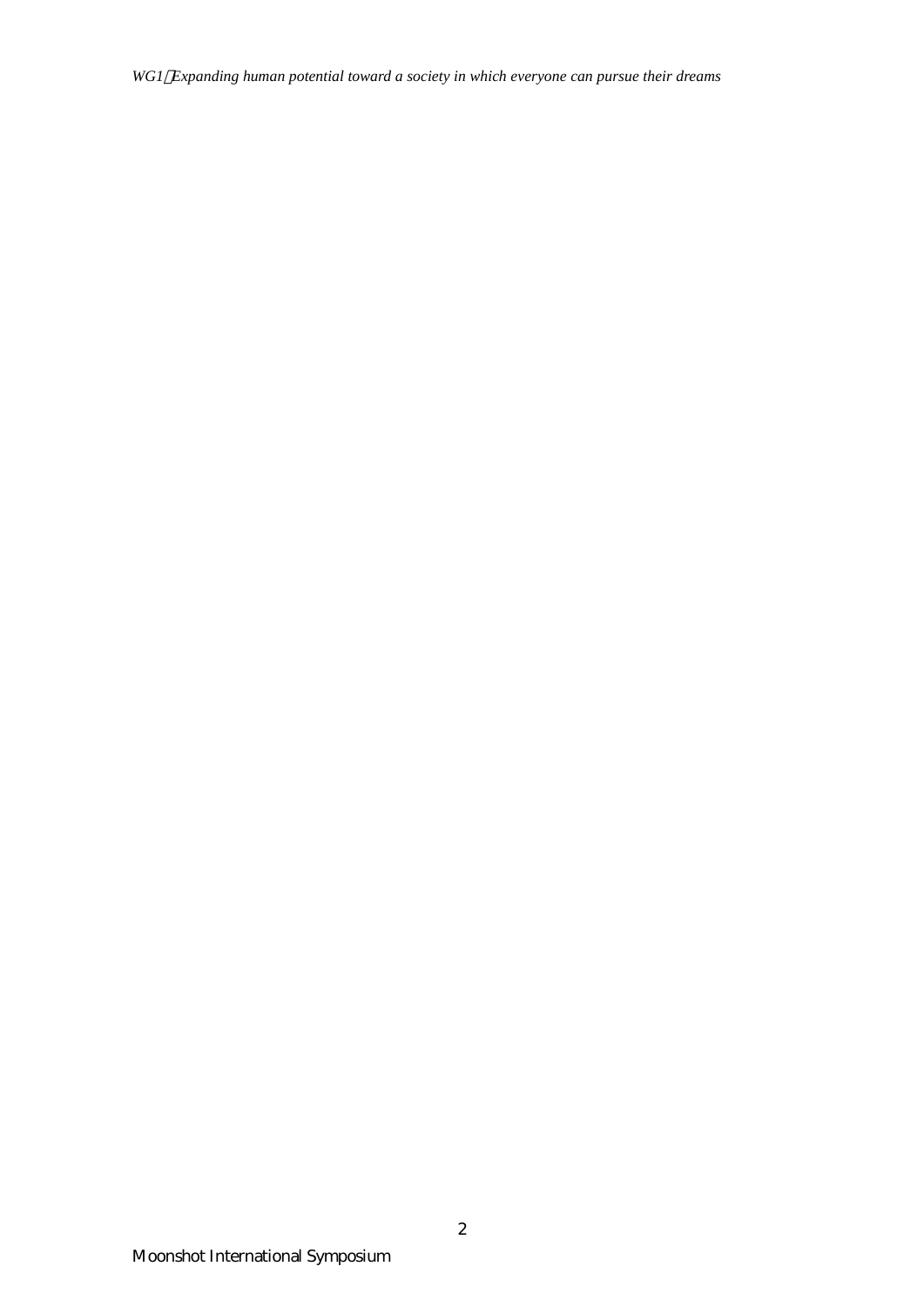## **Contents**

|  |  | 1. The Moonshot Area Vision for setting MS Goals candidate  6 |
|--|--|---------------------------------------------------------------|
|  |  |                                                               |
|  |  |                                                               |
|  |  |                                                               |
|  |  |                                                               |
|  |  |                                                               |
|  |  |                                                               |
|  |  |                                                               |
|  |  |                                                               |
|  |  |                                                               |
|  |  |                                                               |
|  |  |                                                               |
|  |  |                                                               |
|  |  |                                                               |
|  |  |                                                               |
|  |  |                                                               |
|  |  |                                                               |
|  |  |                                                               |
|  |  |                                                               |
|  |  |                                                               |
|  |  |                                                               |
|  |  |                                                               |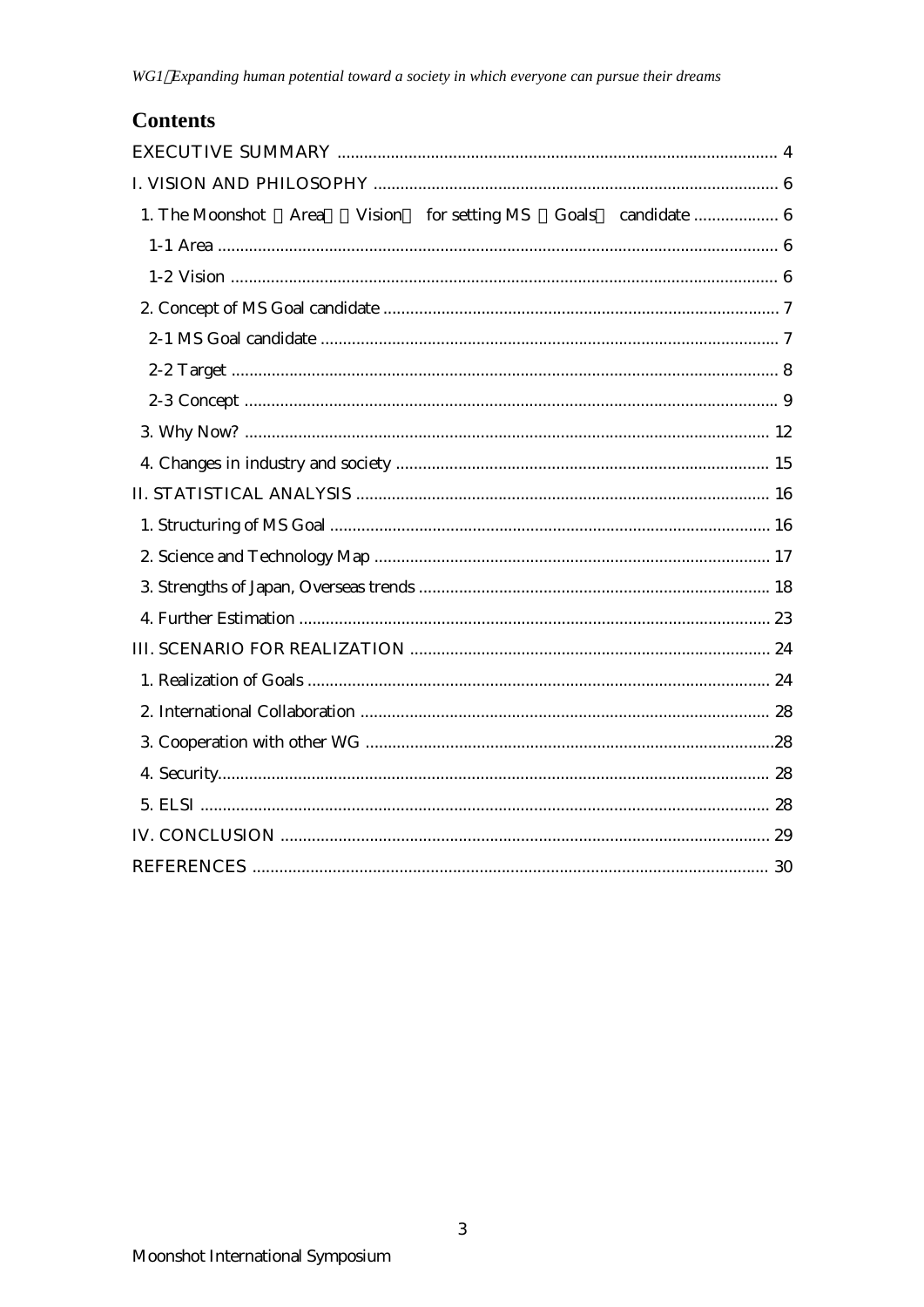### *EXECUTIVE SUMMARY*

The progress of our civilization is the progress of tools; be it technology or social framework. Working Group 1 (WG1) concluded that a series of technologies that can be termed "Cybernetic Avatar" will trigger drastic and disruptive transformation of our civilization.

Looking back to the history of mankind, serval turning points often labeled "revolutions" took place and each transformed the industrial and sociological fundamentals of our civilization. Agriculture liberated us from the risk of hunger inherent in hunter-gatherer lifestyle and impacted our community structure. Industrial revolution was brought about by the invention of the steam engine that enabled us to generate and deliver "power" and further resulted in mass production and eventually a drastic change in mobility. Capital intensive industrial structure was an inevitable consequence of technological innovation. Information revolution, or information and communications technology (ICT) revolution, amplified the power of capital and technological superiority. "Data" is the name of the game, and one who owns a large amount of data and is capable of using it can industries and influence our society and lifestyle.

The extrapolation of historical trends considering the acceleration of technologies may result in the vision of "data religion" and *Homo deus* a much superior human model as claimed by Yuval Noah Harari<sup>[1]</sup> and migration to Mars as envisioned by Elon Musk. While these visions are certainly plausible, individuals who may enjoy benefits of such technological progress may be limited to only a fraction of the whole population. Unless consciously designed and disciplined, "the power of data" may accelerate social divide as eloquently argued by Thomas Piketty[2]. WG1 argues that there is a need to accelerate techno-social transformation that benefits a broad range of individuals with diverse backgrounds and conditions thereby achieving technological progress and happiness of said individuals simultaneously.

Society 5.0, a concept advocated by the Japanese government, is aimed at realizing a sustainable society that enables people with diverse backgrounds and values—such as the elderly, foreigners, and youth—to pursue diverse lifestyles. Its core values are sustainability and diversity. To achieve this, it is necessary to develop technologies that can complement and augment the abilities of different people in their quest for happiness and to develop a sustainable society with diversity and inclusion. Further, the corresponding social system should be changed. By virtue of this, people will be able to achieve their potential and their lives to the fullest.

The daunting reality in Japan is a rapidly aging society with a shrinking labor population. These impacts industries collaborating towards the collapse of rural communities, soaring social security expenditures, and evaporating domestic consumption. Japan is not alone in this situation. Several countries, particularly in East and South-East Asia, will follow the same path.

Although this aging society may appear to present a pessimistic future for Japan, WG1 considers it as an opportunity.

A range of techno-social innovations have to be triggered and implemented globally to achieve the vision of Society 5.0. WG1 proposes research and development on Cybernetic Avatar technology and Avatar Capitalism, as associated techno-sociological transformation, can be one of the major pathways for creating Society 5.0. Cybernetic Avatar technology enabling "capability complementation and augmentation" to meet diverse needs of diverse people should be promoted to realize Society 5.0. "Capability complementation and augmentation" implies that each individual can expand their own abilities by overcoming the limitations of the human "body", "brain", and "space and time". It is important to establish technologies that can enable this. The technology will be a merger of artificial intelligence, cyborg, material science, and biotechnology built on an ultra-high-speed low latency global network.

Cyborg Avatar Capitalism is the associated sociological transformation where Avatars are considered social capital enabling anyone to pursue various lifestyles that is currently not possible thus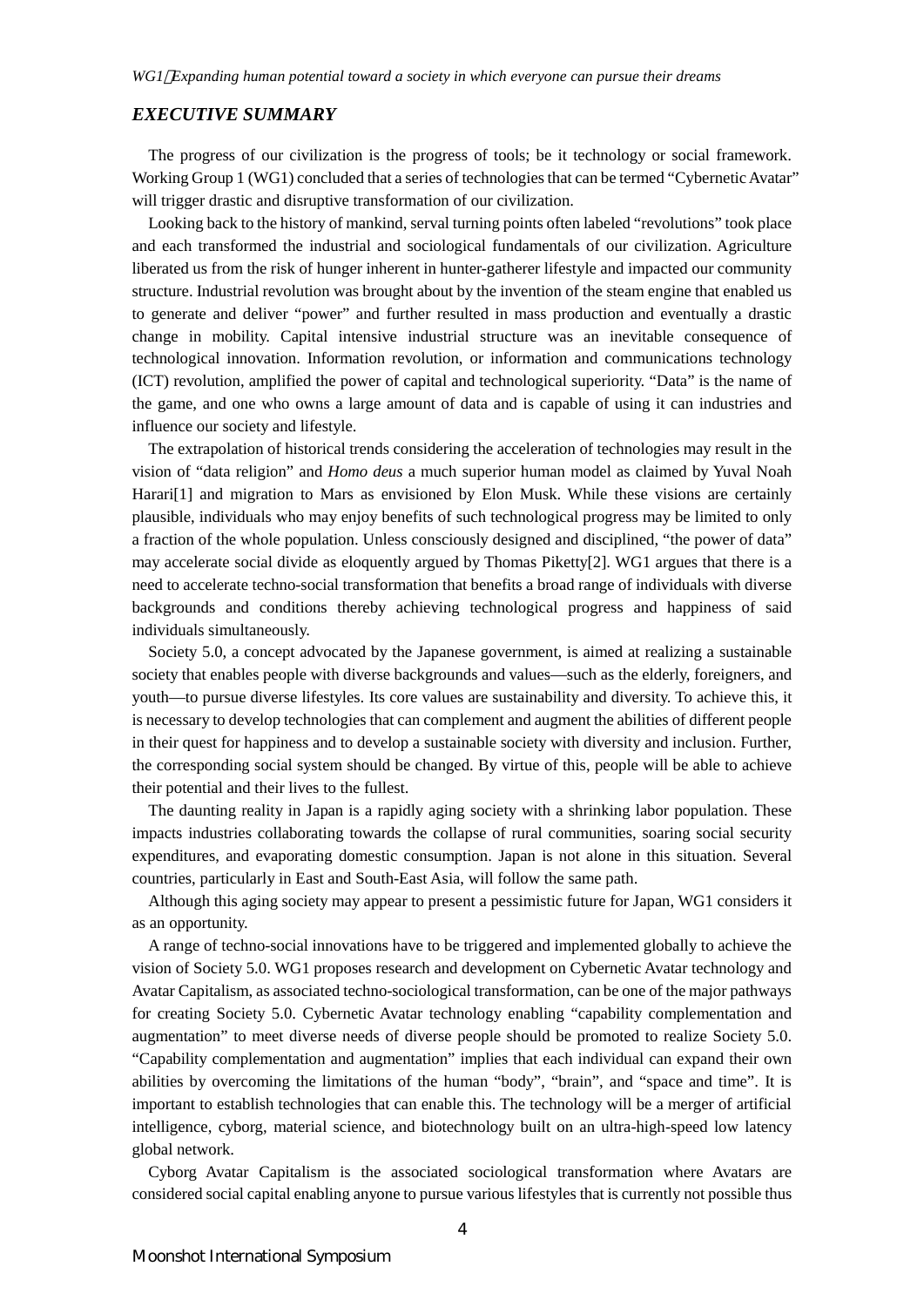liberating existing constraints of physical, cognitive, and perceptional capabilities as well as geographic and economic restraints.

The magnitude of technological breakthrough is gigantic. If all the industrial activities are performed by avatars controlled by handful of individuals the impact on industries would be huge and truly disruptive. Despite such vast industrial impact, actual immediate effect on individual citizens may appear somewhat fragmented and minute as they penetrate into the everyday life gradually. For example, one can work for 30 min at a factory in Brazil and immediately spend next 1 h at a shop in New York, using avatars just before attending an early morning face-to-face meeting in Tokyo. Cybernetic-Avatar with substantial physical capabilities will enable us to participate in activities that requires physical presence rather than those using only audio-visual interactions.

Cybernetic-Avatar designed to augment physical capabilities shall be able to supplement or replace the physical ability of the elderly or persons with disabilities, thereby their limitations can be overcome. Furthermore, if the physical abilities are augmented, the person can perform tasks that they could not do before. A person who has to stay at home to care for someone could use an avatar as their replacement, which works and shares their knowledge and experiences with society. In addition, the augmentation of experience or knowledge expands capabilities and possibilities for any person and lets them participate in various roles in society.

Each of these examples may appear to be personal and fragmented; however, it reflects the reality of the issue when technology is designed to support diversity and inclusion. There is no single solution. Solutions are diverse and may appear to be fragmented because of diverse needs. Therefore, we argue that Cybernetic-Avatar Capitalism needs to be established, where Cybernetic Avatars are developed and deployed as social capital that give power to the people regardless of their backgrounds and conditions.

To realize these individual technological developments are already underway to overcome limitations of our "body" (physical capabilities), "brain" (perception and cognitive capabilities), space and time. However, a cross-cutting, integrated approach can only be implemented with ambitious programs, such as the Moonshot program.

In WG1, "By 2050, realization of a society in which human beings can be free from their limitations of body, brain, space and time with harmonious empowerment" has been proposed as a goal. Hence, we aim to achieve the two action items "Cybernetic Avatar Capitalism for Diversity and Inclusion" and "Cybernetic Avatar Life".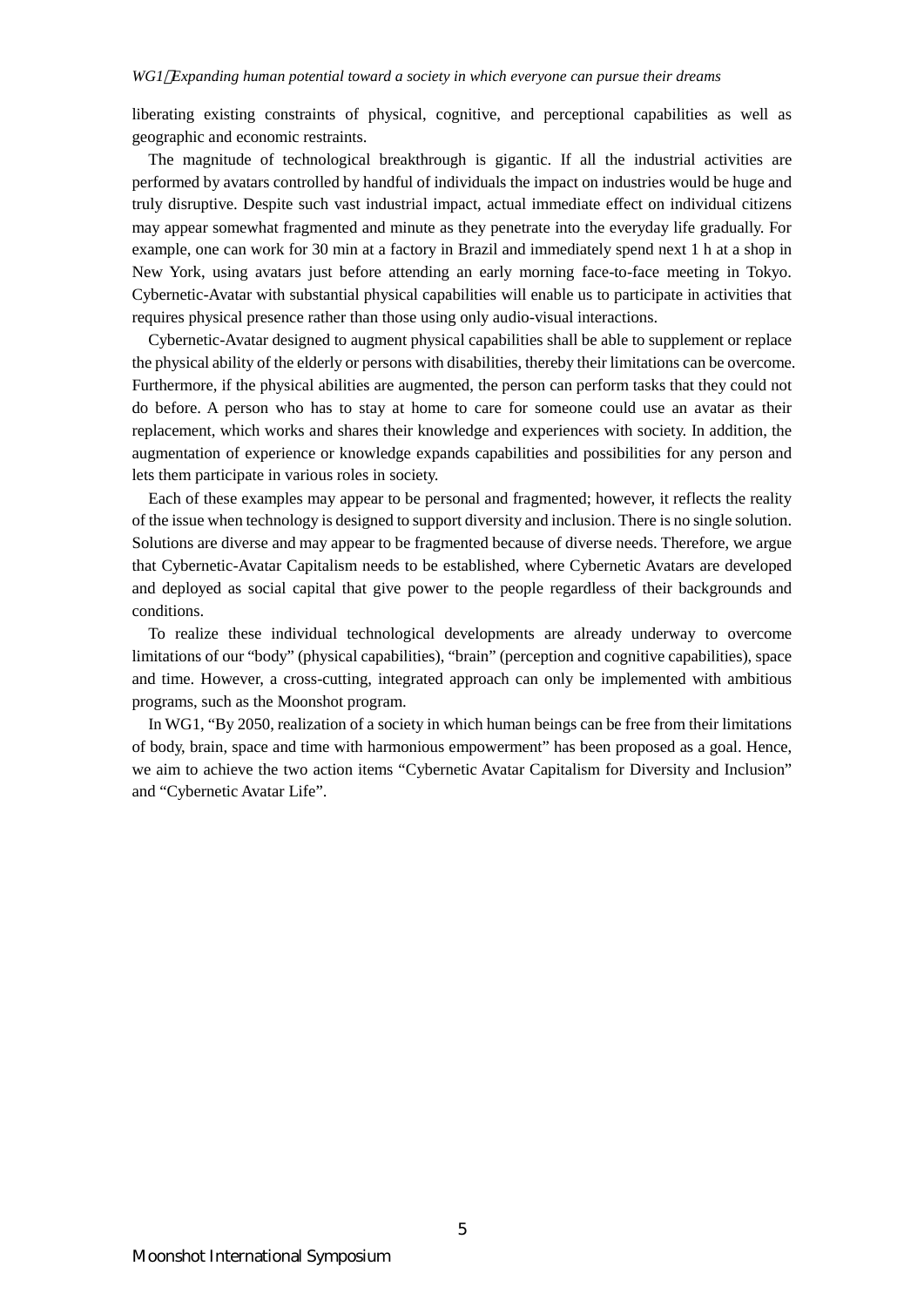## I. **VISION AND PHILOSOPHY**

#### 1**. The Moonshot** 「**Area**」「**Vision**」 **for setting MS** 「**Goals**」 **candidate**

The visionary council, which consists of experts, proposed the 3 Areas, 13 Visions, and examples of 25 MS Goals that Moonshot Research and Development Program should aim for. The aim is to set ambitious targets and concepts for a social agenda that are difficult to tackle but will have profound impact once resolved. (See Fig.1)

Working Group 1 discusses the following Area and Visions for setting MS Goals candidate.

#### **[Area]**

*Turning the aging society into the innovative and sustainable society by harnessing diversity through techno-social transformation*.

#### **[Vision]**

*Inclusive Society: anyone can pursue their dreams.*

*Society without health anxiety: everyone can enjoy life until 100 years old.*

#### **[Examples of MS Goal candidate to be used as reference]**

*1) Create and deploy "Cyborg technology" to augment human capability*

- *2) Fully ubiquitous and inclusive mobility*
- *3) Create and deploy advanced avatars enabling most daily life can be done through avatar*

*6) Universal medical access at the global scale*



**Fig.1. Future visions and 25 MS goal examples**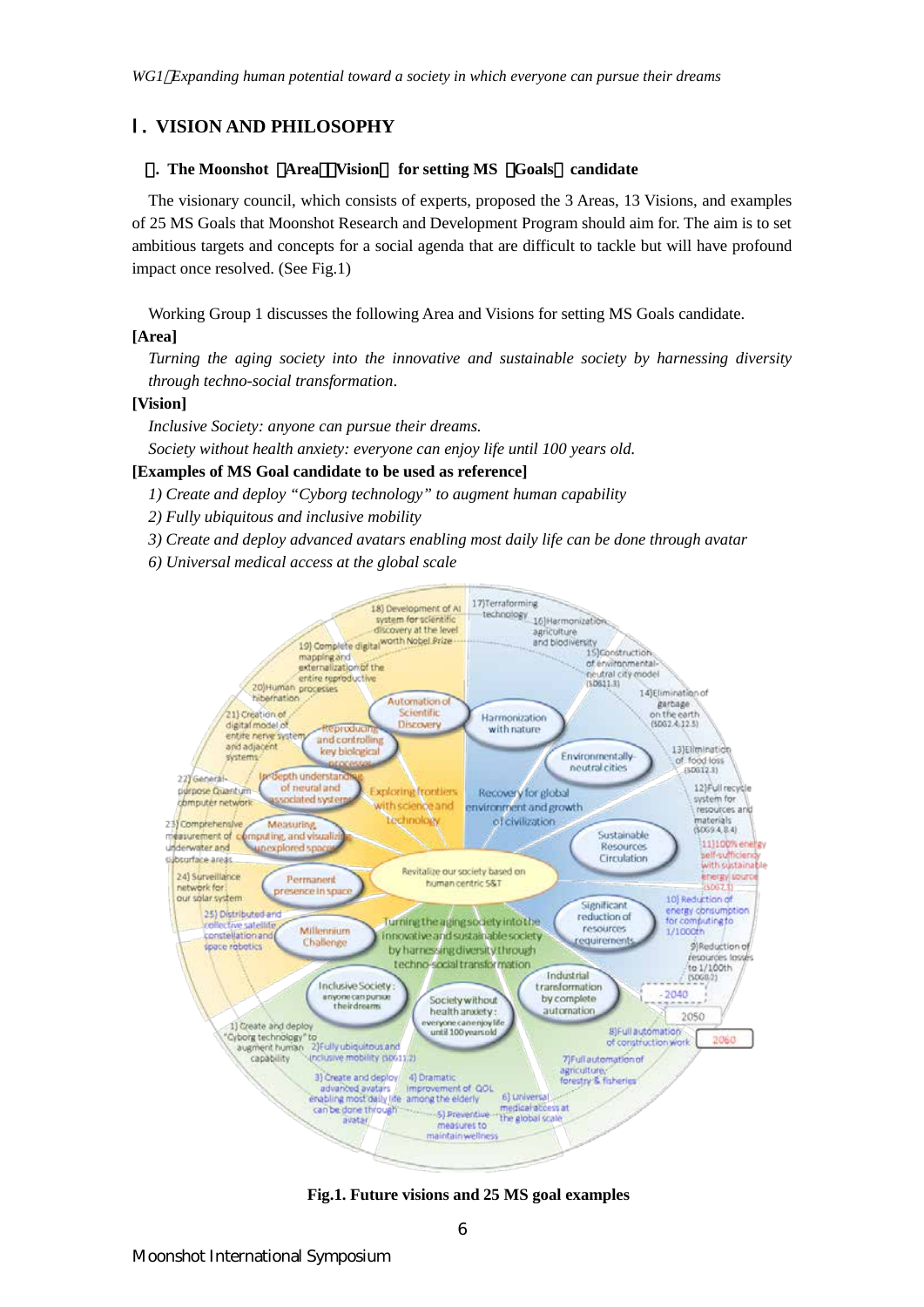#### 2**. Concept of MS Goal candidate**

#### **2.1 MS Goal candidate**

By 2050, realization of a society in which human beings can be free from their limitations of body, brain, space, and time with harmonious empowerment.

To realize the society illustrated in the vision, it is necessary for people with diverse backgrounds and values, including the elderly and those needing nursing care and childcare, to participate in society according to their lifestyles. We need to aim for a sustainable society that maximizes their opportunities to pursue dreams.

To realize their social participation, we thought it necessary to realize a society free from the limitations of the body, brain, space and time through harmonious empowerment by technology.

For example, supplementation and replacement of physical abilities of the elderly or persons with disabilities would overcome the limitation of the motion. In addition, building up physical abilities would enable a person to do things that were not possible before. In addition, building up physical abilities would enable a person to do things that were not possible for them before. For those who have to stay home for nursing, an avatar as their alternative, would be able to work and share the person's knowledge and experience with society, which further expands the ability and potential of people of different backgrounds, enabling them to participate in various roles in society.

A series of techniques known as cyborgs and avatars will be discussed in WG1. With these technologies, we believe that we can make use of the aging society and create disruptive sociotechnological changes in Japan. We call these "Cybernetic Avatar (C-Avatar)"\* Society. We would like to discuss widely on this idea.

------------------------------------------------------------------------------------------------------------------------

\*Cybernetic Avatar (C-Avatar)

C-Avatar is a concept that includes not only remote avatars using robots and 3D images as proxies but also empowerment of the physical/cognitive abilities of humans using ICT and robotics.

C-Avatar aims to be active not only in the physical world, but also in the cyber-physical world, i.e. Society 5.0.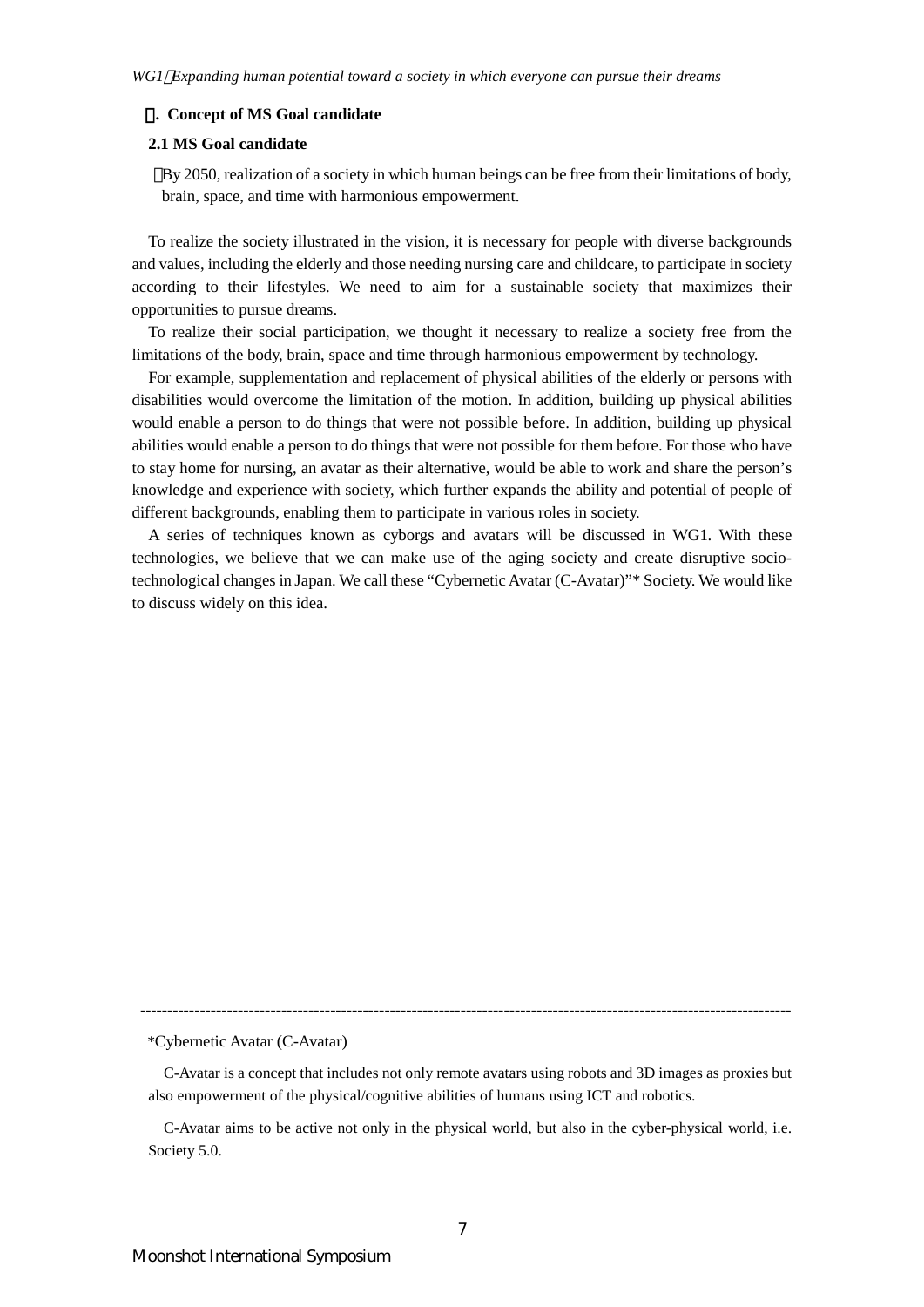For that reason, we propose to set two targets of C-Avatar Society to trigger a major socio-technical transformation and to create technological foundations for next-generation industries. The C-Avatar Society is a gentle but vibrant society in which everyone uses multiple shared C- Avatars, regardless of region, gender, or age. To build the society, we propose "C-Avatar Capitalism"\*\* as a business target and "C- Avatar Life"\*\*\* as a life target.

The targets proposed by WG1 are presented below:

#### **2.2 Target**

We set two targets as proof of concept of C-Avatar Society for achievement of MS Goal

#### **2.2.1 C-Avatar Capitalism for Diversity and Inclusion**

By 2050, develop technologies and infrastructure to carry out large-scale complex tasks using combinations of large numbers of avatars and robots that are teleoperated by multiple persons.

#### **2.2.2 C-Avatar Life**

By 2050, anyone willing shall be able to augment their physical, cognitive, and perceptional capabilities to the level of the best experts of selected domains.

#### \*\* C-Avatar Capitalism

Avatars will be a form of new capital of the society, where they can be shared or owned by individuals or companies. Avatars remotely deliver value of individual's capabilities. This property of avatars opens up opportunities for people of diverse backgrounds, conditions, and locations to apply their capabilities anywhere in the world where such capabilities are needed. C-Avatar Capitalism aims to overcome the limitations of human capabilities and uncover the potential of individuals.

------------------------------------------------------------------------------------------------------------------------

The theory of C-Avatar Capitalism shall be investigated and conceptualized. While Thomas Piketty argued that the divide would increase owing to technologies and intrinsic dynamics of the current form of capitalism[2], C-Avatar Capitalism challenges this notion, with technologies to attain inclusiveness and sharing the economy to reduce the social divide. Already, internet services such as Grab and Go-jek are providing effective financial services and job opportunities even for those who do not have bank accounts, in Indonesia and other ASEAN countries[3]. C-Avatar Capitalism extends this idea by providing opportunities for anyone in the world to participate in society, either through business or through charitable contributions.

#### \*\*\*C-Avatar Life

The C-Avatar Life aims to research and develop technologies that improve quality of life (QoL) by supporting creative spontaneous activities such as recreational hobbies, travel, volunteering, art and entertainment, as well as everyday life at home.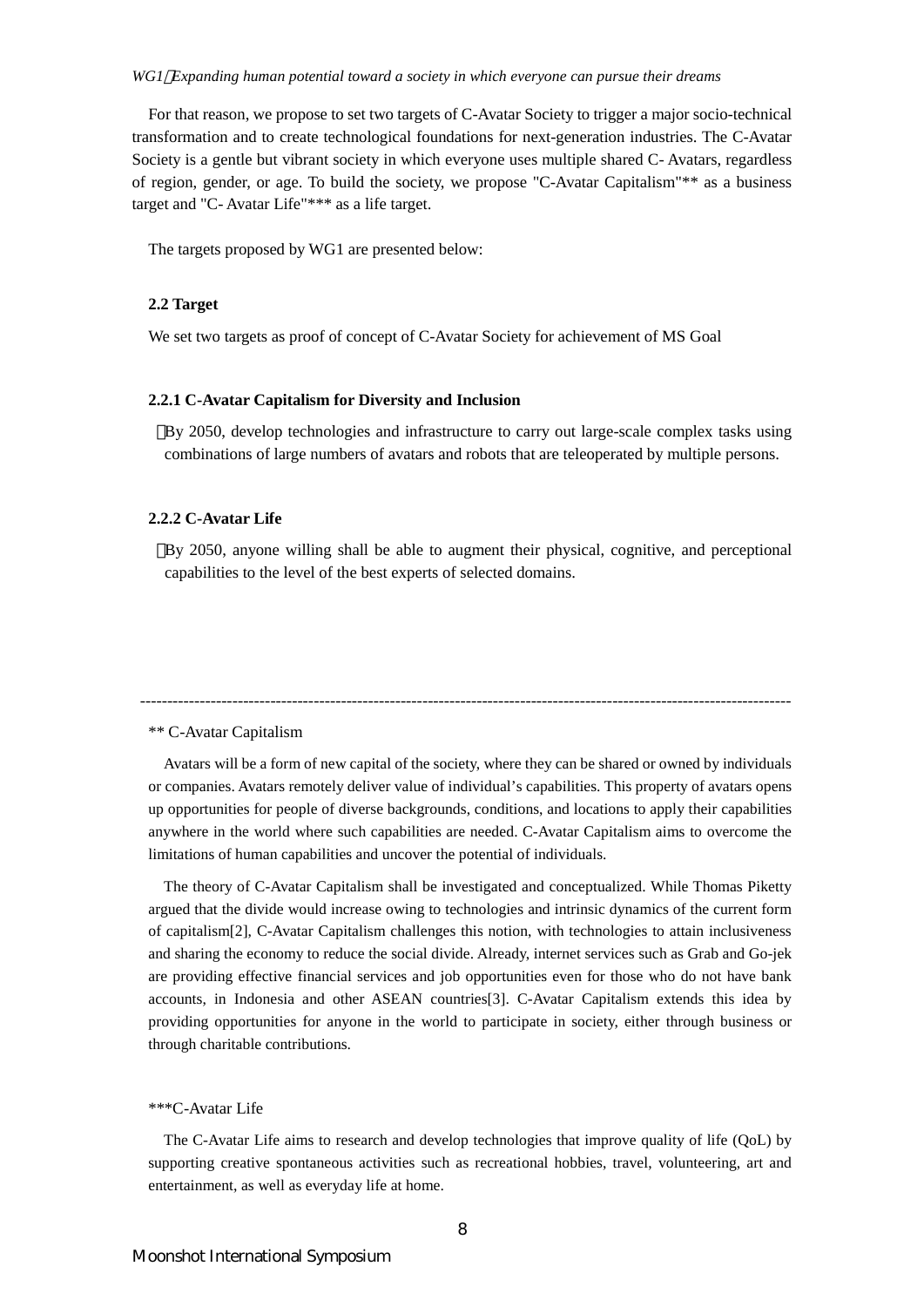## **2.3 Concept**

To participate in society, regardless of age, culture, physical ability, time or distance it is important for people to enhance their autonomous and interactive activities, and to be able to supplement and complement balanced abilities, and to adapt to changes in the social environment.

To realize social participation, the constraints to be considered are "body ability", "brain ability", "space and time", and development of "capability supplementation and replenishment" to control the body and actions in a balanced manner in response to changes in age and social environment.

For example, a person who cannot move freely such as an elderly person can overcome this restriction if the physical inability is supplemented or replaced. Furthermore, if a person can augment their physical abilities, things that could not be done before can become achievable.

In addition, if a person can use an avatar instead of their body to perform movements, they can share the senses and actions with the avatar and can remotely perform physical work or share experiences.

This will make travel cost obsolete: one can work for only 30 minutes every day on the other side of the earth.

This will bring about a completely different way of working, and it can be said that avatars will enable the circulation of world-class capabilities.

If a person does not have enough experience or knowledge about a perceptional or motion task, capacity augmentation, such as stabilization and acceleration of athletic ability can be built into an avatar.

In extreme cases, development of reprogramming of the central nervous system will complement the memory and experiences, opening up new possibilities. Such capability augmentation would let any person from any background participate in society with greatly reduced obstacles.

In WG1, the goal is set to eliminate the constraints of "body ability"," brain ability", and "space and time" (Fig. 2).



Fig.2. Freedom from body, brain, space, time limitations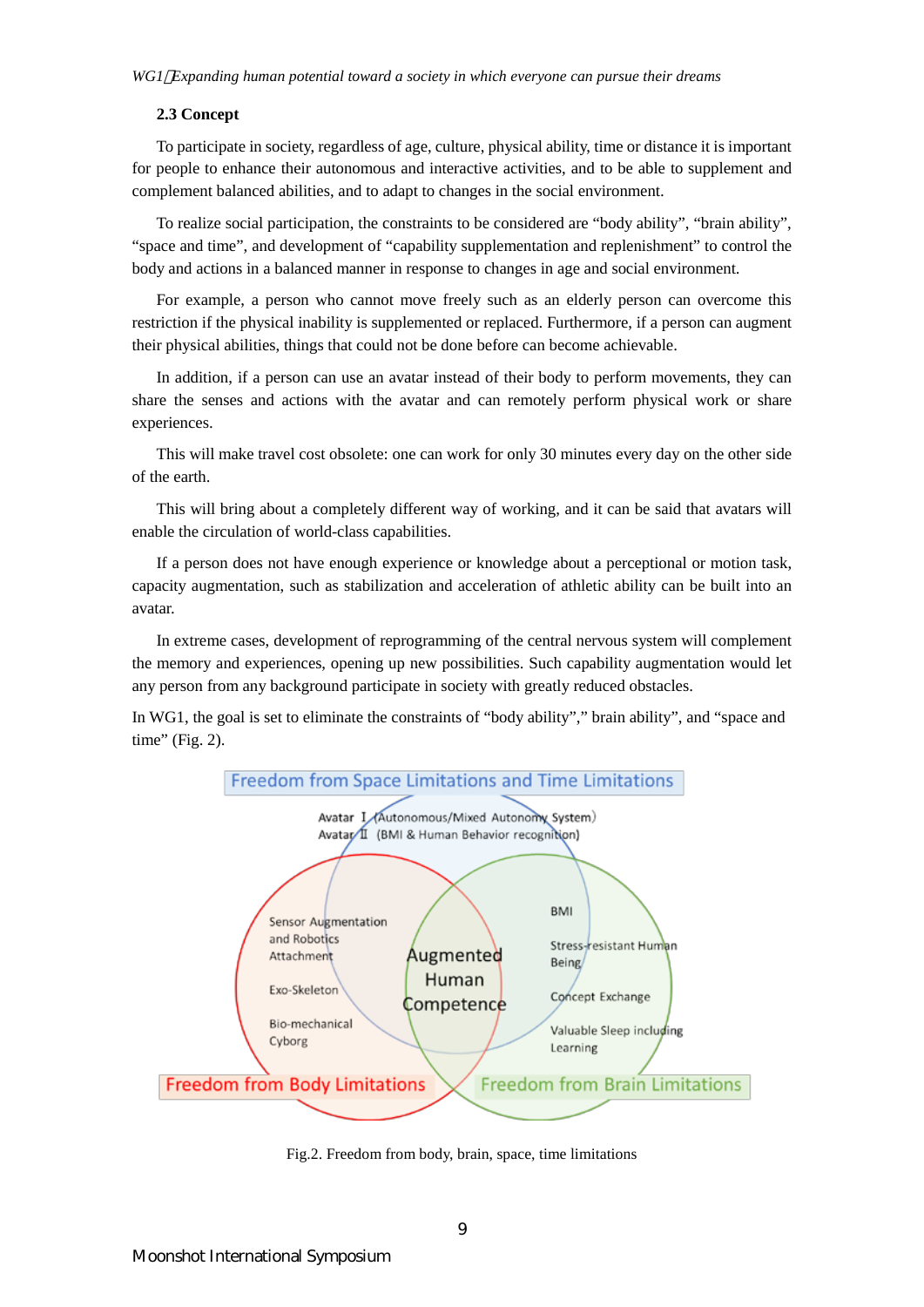We explain C-Avatar Capitalism for Diversity and Inclusion and C-Avatar Life, which are the targets to achieve our goal.

#### **C-Avatar Capitalism for Diversity and Inclusion**

The implications of this challenge can be far-reaching. In the practical aspect, this Moonshot target calls for the development of a potential industrial platform where tasks such as farming, construction, fishery, and others, can be performed anywhere on the planet or in space, teleoperated by a single person far distant (e.g. the other side of the planet) from where the tasks are actually being performed. The target assumes avatars to be heterogeneous, to have a certain level of autonomy, and to work in coordination with fully autonomous robots. C-Avatars are controlled not only by the movements of physical body elements like hands, legs, facial expressions or muscles, but also by the brain directly through BMI systems with advanced communication technologies.

The real objective is to overcome social divide and achieve a diverse and inclusive society by creating a new social structure and economy, with avatars being a new social capital. Avatars can be shared or owned by individuals or companies. Avatars deployed ubiquitously in society shall enable everyone to access and contribute to various aspects of society from anywhere at any time. Deployment of ubiquitous and sharable avatars around the world will enable people to communicate and work at any place from anywhere at any time. These avatars will eliminate the time and cost required for a person to travel from one place to another. This implies that one can work at one place for 15 minutes and switch to another workplace within a second, even if the next place is on the other side of the planet. This allows for various work styles and locations and eliminates the various constraints on each individual.

This function of avatars opens up opportunities for people from diverse backgrounds, conditions, and locations to deliver their capabilities anywhere in the world where such capabilities are required. C-Avatar Capitalism aims to overcome the limitations of human capabilities and uncover the potentials of individuals from diverse conditions.

#### **C-Avatar Life**

Our abilities do not belong only to our bodies, but also to the relationship with ourselves, others and the environment. Thus, this challenge aims to empower our ability in Society 5.0 with both physical and environmental approach to improve quality of life (QoL).

When we can no longer do what we used to in the past, we feel ourselves weak and lose hope for the future. By creating an environment that properly draws on the capabilities of C- Avatar, we believe that everyone will be able to feel increased capabilities, daily growth, and hope for the future.

The C-Avatar Life aims to research and develop technologies that improve QoL by supporting creative spontaneous activities such as recreational hobbies, travel, volunteering, art, and entertainment, as well as everyday life at home.

Regardless of gender or age, in order for everyone to participate in society and enjoy their life, we need to develop highly sophisticated technologies. C-Avatars are controlled not only by the movement of physical body element like hands, legs, facial expressions or muscles, but also by brain directly through BMI systems with advanced communication technologies.

Such technology can be used in daily life, in a wide range of industries, and to possibly explore new frontiers. The set of technologies developed for this challenge has to be consistent with human physiology in terms of material, structure, control, and aesthetics. It will be drastically different from the robots that we see today, while there may be substantial commonality to cross-fertilize the research and applications. The strengths of robotics, mechatronics, electronics, and material sciences will be further augmented.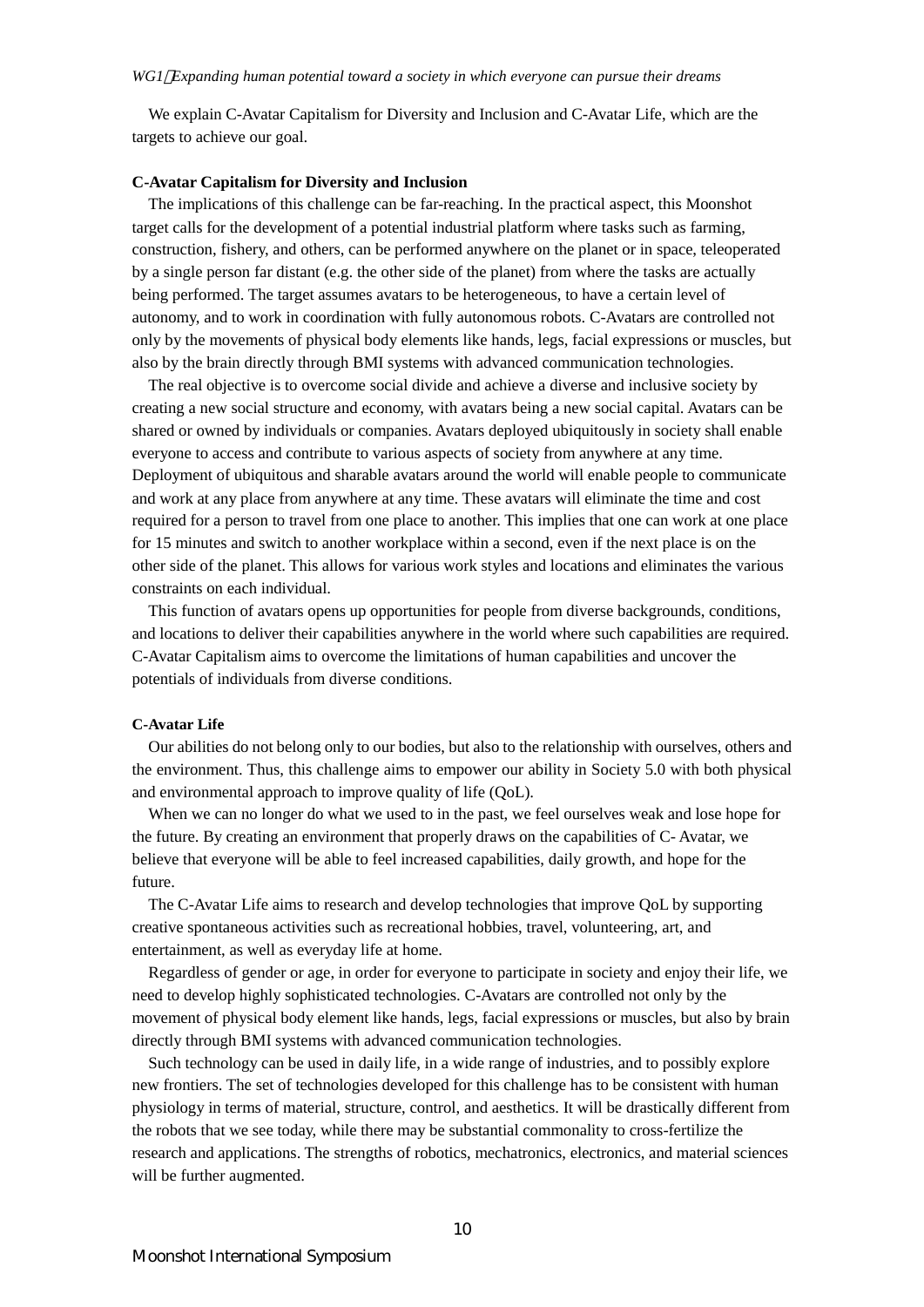By combining both challenges and bringing them to the extreme, we hope to develop technologies as illustrated in Sci-Fi movies such as "Ghost in the Shell", but applied realistically for the purpose of achieving a society with diversity and inclusion.

MS in the field of medicine, which will be examined and implemented later, aims to research and develop monitoring and intervention technologies to achieve dramatic improvements in QoL and universal medical access, by developing such technologies to complement deteriorating body functions, among other things. Such technologies can address future challenges in the areas of medical and nursing care.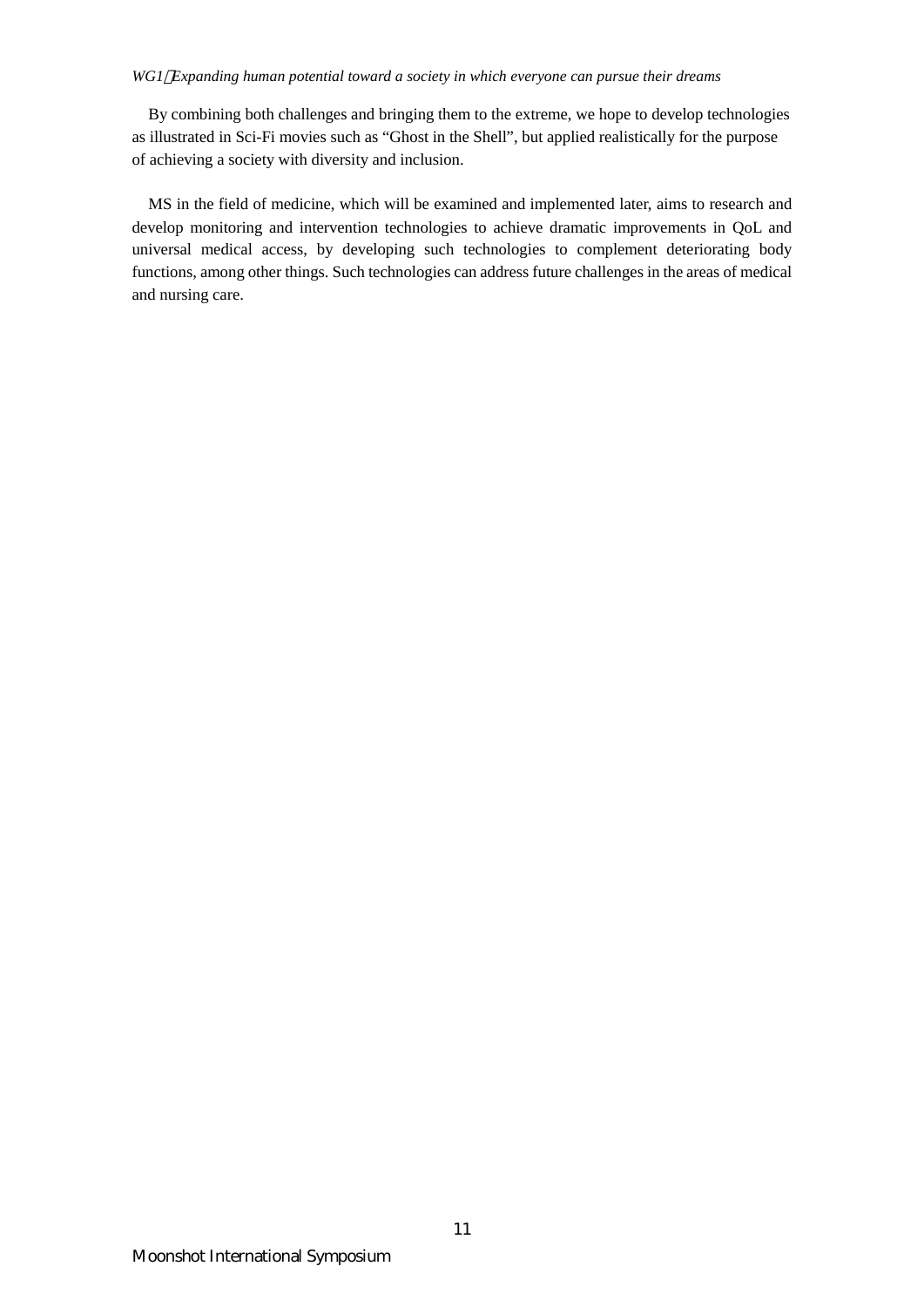#### 3**. Why Now?**

There are mainly two reasons why people must set the goal now of realizing a society that enables social participation regardless of age, culture, physical ability, time, and distance, by 2050. One is the social and environmental aspect, and the other is the scientific and technical aspect. These are explained below.

#### **Social aspect**

In Japan, if the proportion of the aging population continues to increase with the declining birthrate, the population is expected decrease to 10.192 million in 2050. The proportion of people over 65 years old will constitute 37.7% of the population, and the number of such people is expected to be around 38.41 million. The working-age population is expected to decrease to 52.75 million [4].

This declining birthrate, aging population, and population decline will inevitably become a common issue in several developed countries and in countries around Asia that follow the same demographics as Japan. Japan, as a top-runner, should solve the problem.

Foreign research has estimated that 50% of the children born in Japan in 2007 will live till the age of 107. Japan already boasts the longest healthy life expectancy in the world [5].

In these 100 years of life, it is necessary to realize a sustainable society (Society 5.0) that enables people of all ages and from diverse backgrounds to pursue diverse lifestyles.

#### **Science and technology side**

At present, science and technology do not allow social participation beyond the constraints of age, culture, physical ability, brain, time, distance, and so on.

For example, when the body becomes incapacitated owing to injury or other issues, there is currently no alternative technology that can completely perform the basic function of a prosthetic leg. With the recent evolution of ICT, it has become possible to move things and sense movements via communication without going to the place. However, it is not possible to convert all human senses and movements precisely, communicate them to the avatar, and operate the avatar.

Furthermore, in the future, in order for all people to actively participate in society by using technology that fuses the human senses and movements with ICT technology, it is important that this technology can be used easily, without any difficult operations, on a common platform such as the current WEB or smartphone.

However, there is no common platform that connects the five human senses. In the following, we will explain from the viewpoint of freedom from "body", "brain" and "space and time" limitations.

#### **(1) Freedom from body limitations**

By 2050, elderly people will acquire superior physical abilities by using physical augmentation technologies to complement, replace, or enhance their weakened or lost physical functions.

At present, intelligent prosthetic hands and legs are commercially available, and powered exoskeletons controlled by biological signals are used in medical facilities and nursing homes. However, these devices do not have all the abilities required to cope with various tasks in daily life.

In order to solve the present problem, physical compensation and augmentation technologies are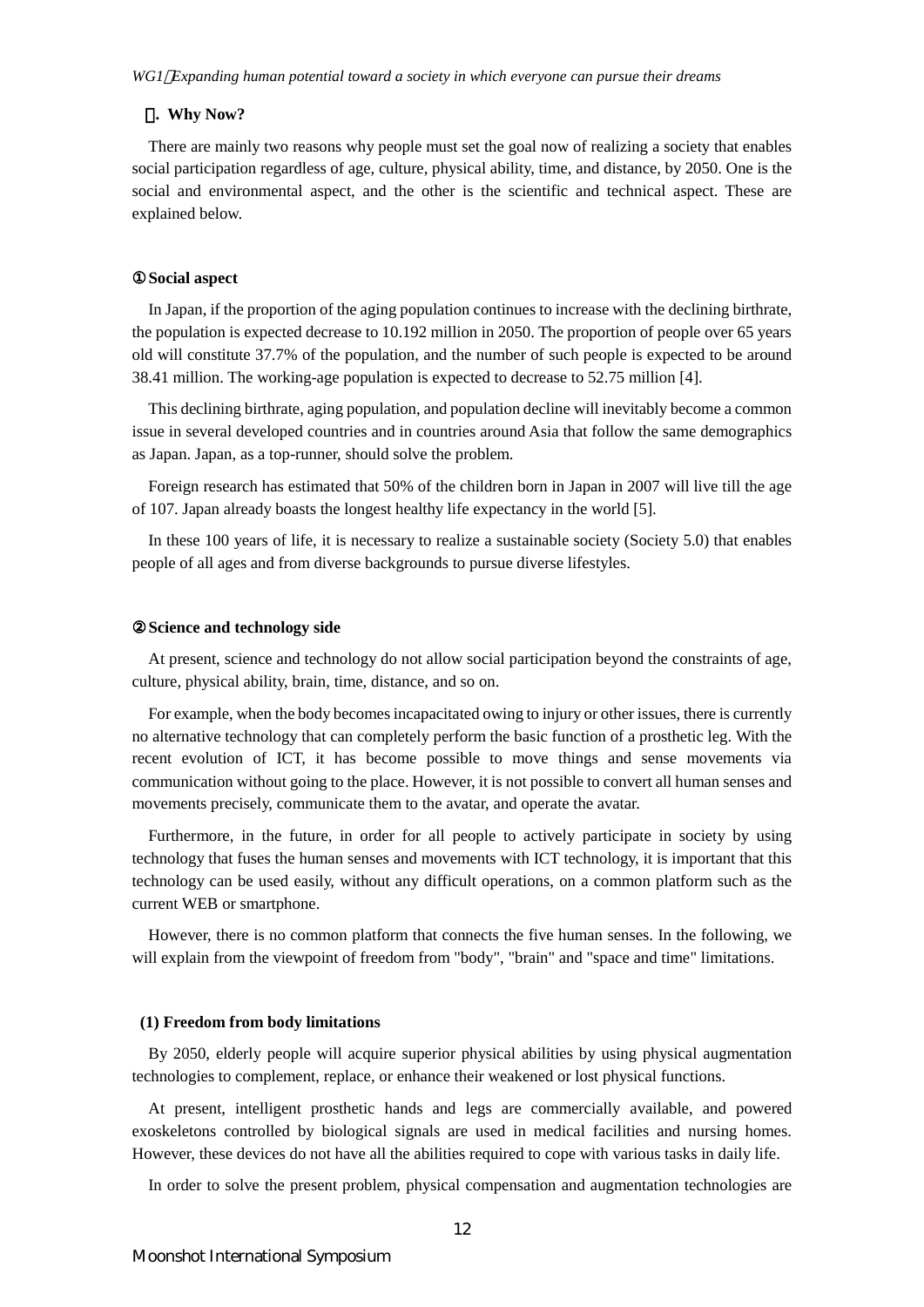required, in addition to robot technologies that enable human-like dexterous manipulation, or humanlike walking and running.

New materials for artificial limbs with human-like weight and mass balance are required. Structural materials having sensing functions, and new materials for performing sensing and actuation simultaneously will enable significant weight reduction. For avatars to coexist and with humans, soft materials that can ensure safe physical contact are important. For intelligent prosthesis, biocompatibility is also required.

Lightweight and highly power-efficient actuators having a wide dynamic range of output from low power for delicate gripping of flexible and fragile objects, to large power for hammering a nail—are required to address weight restrictions. For intelligent prosthesis, suppressing heat emission is also important.

#### **(2) Freedom from brain limitations**

The brain has the restrictions of limited memory, mistakes, and illusions. If a person does not make an effort to learn, they cannot talk freely with people of different languages, and it is difficult for others to clearly understand this person.

By supplementing and strengthening the above constraints with ICT, by 2050, advanced intellectual activities will be possible. For example, the following will be possible:

Everyone can use their specialized knowledge and experience, improve individual productivity, and perform advanced communication to deeply understand people from various countries and cultures. In addition, people will be maximizing their performance, becoming more resistant to stress, and being able to enjoy not only work but also hobbies and leisure.

By 2050, it will be possible to extract human thoughts and brain information and to move distant avatars simply by using one's mind.

In addition, by analyzing the extracted brain information, we can model the thinking itself—such as human brain recognition and decision-making—and reproduce and visualize it on a computer to share thoughts and artificially improve the model. Thus, it will be possible to realize brain functions that exceed the cognitive thinking ability.

Furthermore, by realizing bidirectional communication of brain information, it will be possible to strengthen ability.

At present, it is possible to acquire data from the brain and perform simple tasks such as moving a virtual car, by using brain implant devices or non-invasive devices such as EEG and fNIRS. The problems and required developments are as follows:

> Current brain-sensing and data-acquisition systems are expensive and cumbersome. Invasive brain–machine interface (BMI) require new microfabrication, packaging, flexible electronics, low-power local processing, and new implantable sensors with wireless data paths. Non-invasive BMI requires low-cost and ergonomically designed wireless EEG and fNIRS systems.

> Non-invasive BMI involves problems in dealing with artifacts of noncerebral origin. The data-processing challenge is also associated with the fact that cortex folding differs between individuals, as do relevant functional maps. Furthermore, brain dynamics can be intrinsically nonstationary.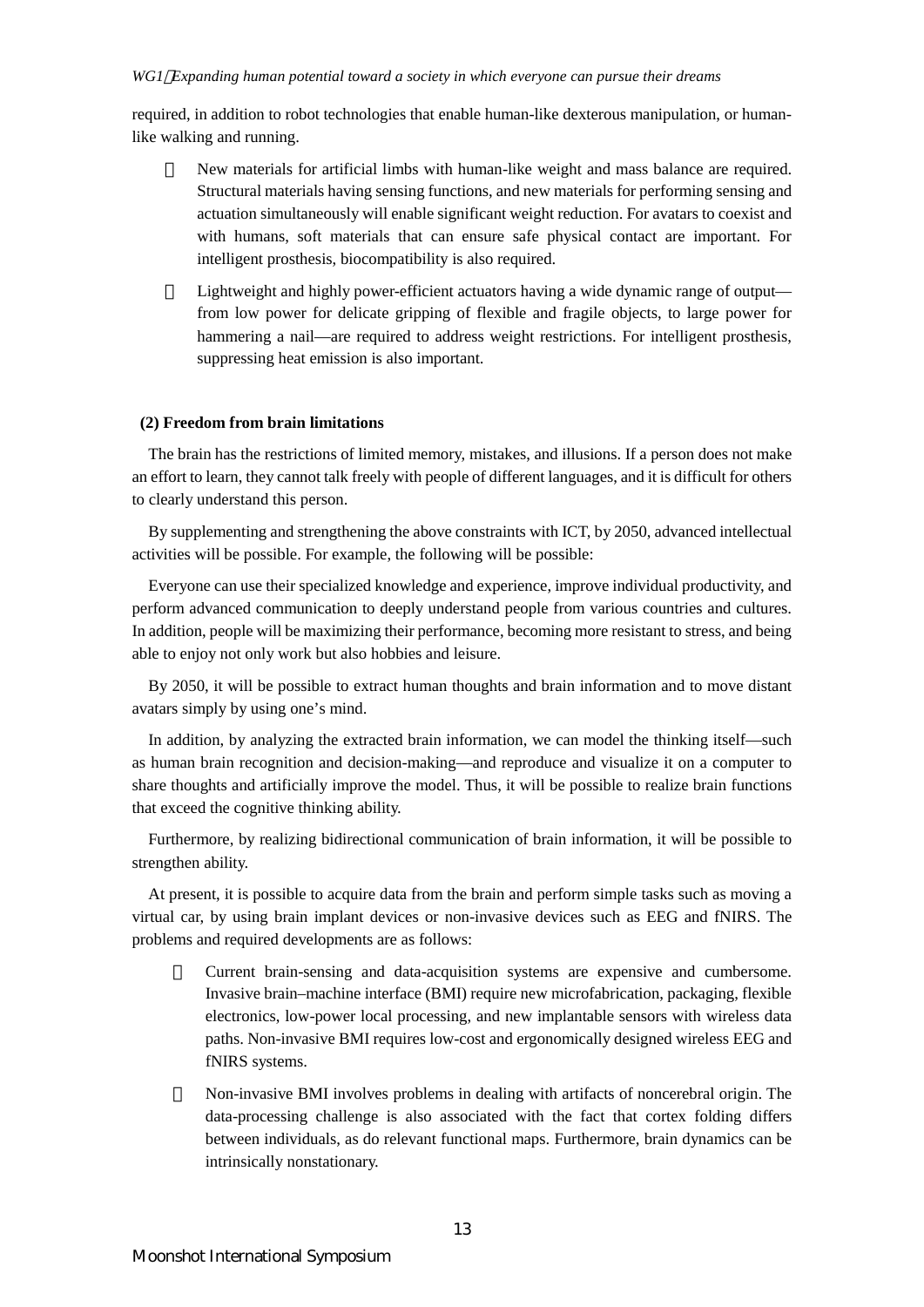#### **(3) Freedom from space limitations and time limitations**

By 2050, any person in the world can connect to avatars limitlessly, which will make them feel as if they are everywhere in the world without moving, by utilizing real-time transmission and regeneration of sensory information.

At present, visual and audio transmission technologies have been established. However, transmission technologies for tactile and force sensations are still being developed as "haptics technology". Existing devices can transmit and indicate tactile sensation with vibrations to fingertips, or temperature sensations with a small heater [7]. It is necessary to expand the area and density for presenting tactile sensation and force sense. For olfactory and gustatory sensations, technologies are still in the embryonic phase.

Furthermore, in order to transmit sensory information in real time between humans and avatars, higher-capacity, lower-delay bi-directional communication technologies beyond "5G communication" are necessary. The required developments for this are as follows:

> Flexible skin-like tactile sensor arrays that have a sensor density equivalent to that of humans, in order to expand the area and density of sensations.

> Expansion of tactile sensation to the real sensations, such as smooth or slimy textures, instead of pseudo-sensations using vibration.

> New lower-delay, larger-capacity communication technologies surpassing 5G communication, and prefetching and prediction technologies enabling delay-free communication.

The three freedoms, through technological innovation, will enable people from diverse backgrounds to pursue diverse lifestyles, achieving a sustainable and diverse society, where everyone can pursue their dreams.

The targets for achieving this goal will be realized not through research and development of single technology, but through integration of research and development of several technologies in related fields. For wide dissemination of the results to the society, discussions on the ethical, legal, and social issues (ELSI), standardization of technologies, and creation of platforms will be critical. If Japan takes the lead in these activities, not only industrialization of the core products, but also creation of new knowledge-intensive industries based on lifestyle data collected on platforms can be expected.

It is important for Japan to address this issue as it faces serious labor shortages due to the declining birthrate and aging population, and the depopulation and hollowing out of local towns.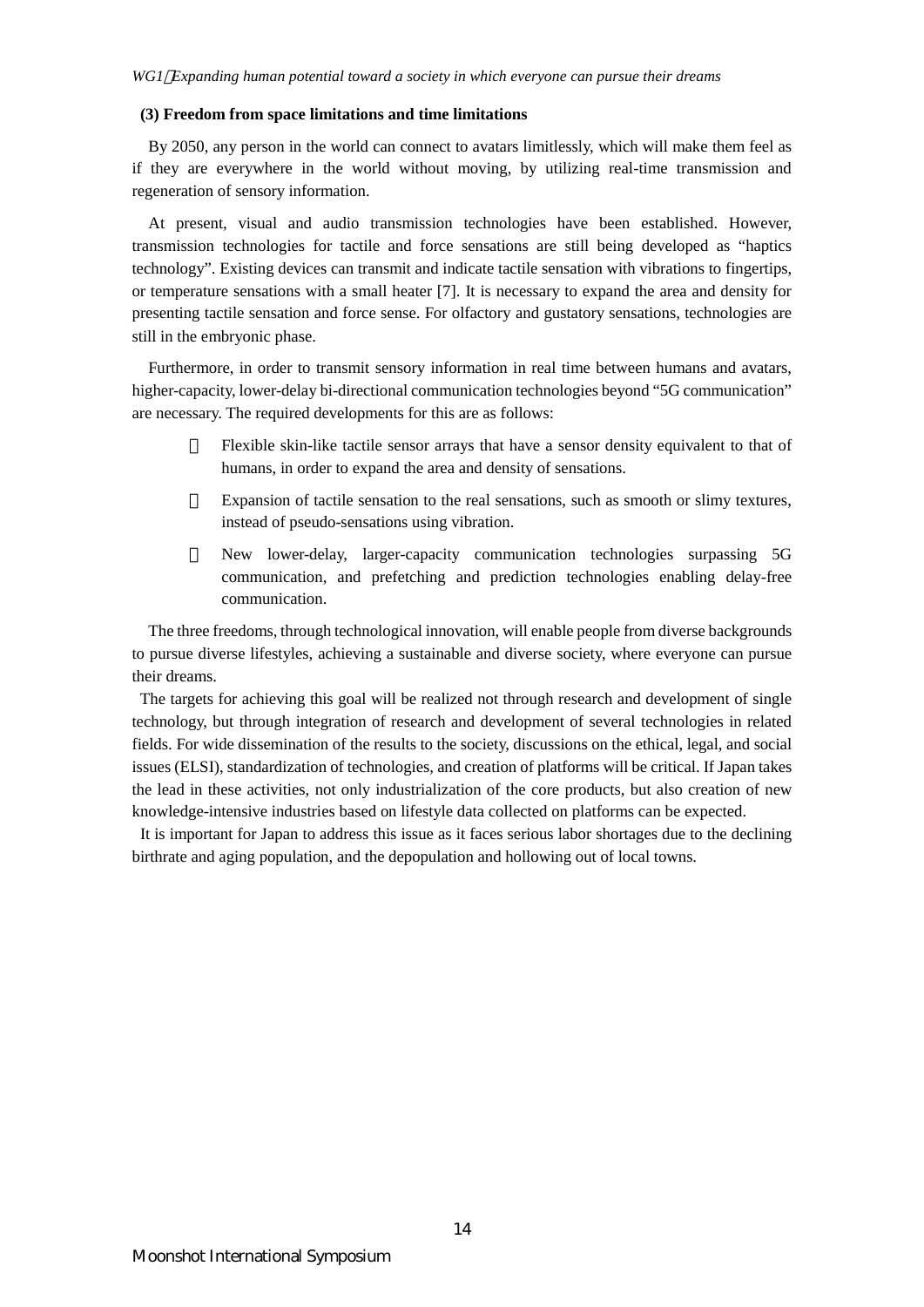#### 4**. Changes in industry and society**

The MS Goal of augmentation of human competence will realize a society in which people from diverse backgrounds and having different values—from elderly persons and persons with disabilities, to young persons—can pursue various lifestyles.

In the future, people themselves will be diversified by augmentation of competence, and a society where various forms of augmented creatures and artificial creatures that coexist in a cyber-physical space will be achieved.

The basis for this is a platform that enables international collaboration based on human-centered thinking. On the platform, functions for expanding human movements and sensations, functions for amplifying human intelligence, and functions for expanding human capabilities such as robots and avatars remotely controlled by humans are connected via a network. It collects, stores, and processes information, and is used to utilize human abilities.

The platform will be a place for various companies, organizations, and individuals to participate and create new businesses. C-Avatar Capitalism for diversity and inclusion is a new production and service space that connects companies, places, and workers beyond space and time constraints. C-Avatar Life is also a place to connect players, media, and companies through competition. Further, we believe that a new intellectually intensive industry based on human-life data gathered on the platform will be born, and that start-ups will be nurtured as a new growth industry based on it.



Fig.3. Vision of a society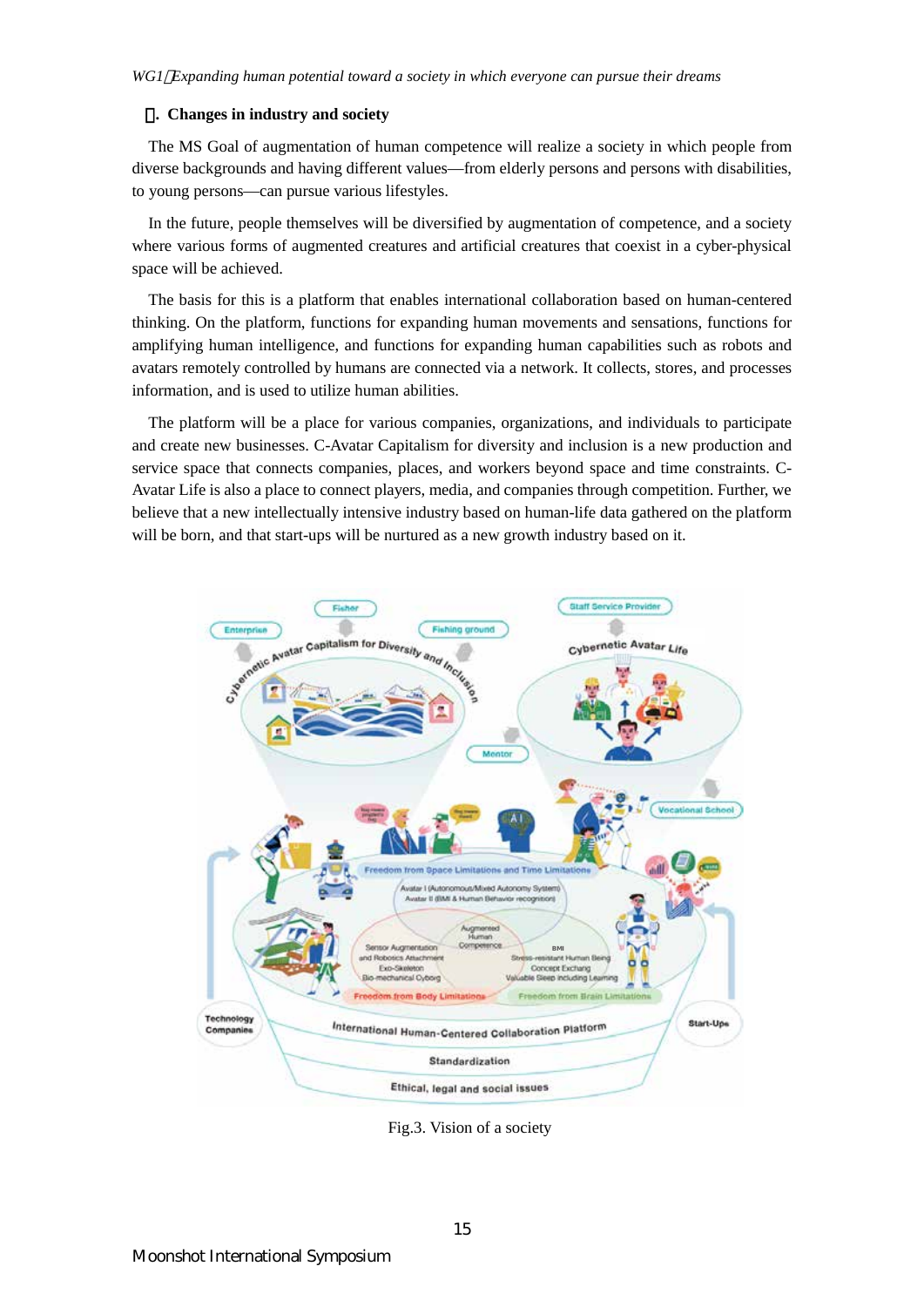## II. **STATISTICAL ANALYSIS**

#### 1**. Structuring of MS Goal**

As described above, the body, space, time, and other elements can be considered as restrictions on human abilities.

C-Avatar Capitalism for Diversity and Inclusion and C-Avatar Life which prove a higher-level concept will be realized, by combining the elemental technologies to overcome these restrictions. The relationship between these two proofs of concept is shown in Fig. 4.



Fig.4. Structuring of MS Goal

In order to prove the concept, it is necessary to research and develop various elemental technologies, integrate them, and thus solve specific social issues. In order to solve social issues, research in several disciplines, such as materials and robotics, artificial intelligence, and life sciences, must be utilized in addition to performing research and development on the necessary elemental technologies.

In addition, the proof of concept is not limited to the two examples listed here, and we expect various activities other than these examples, to solve the social issues.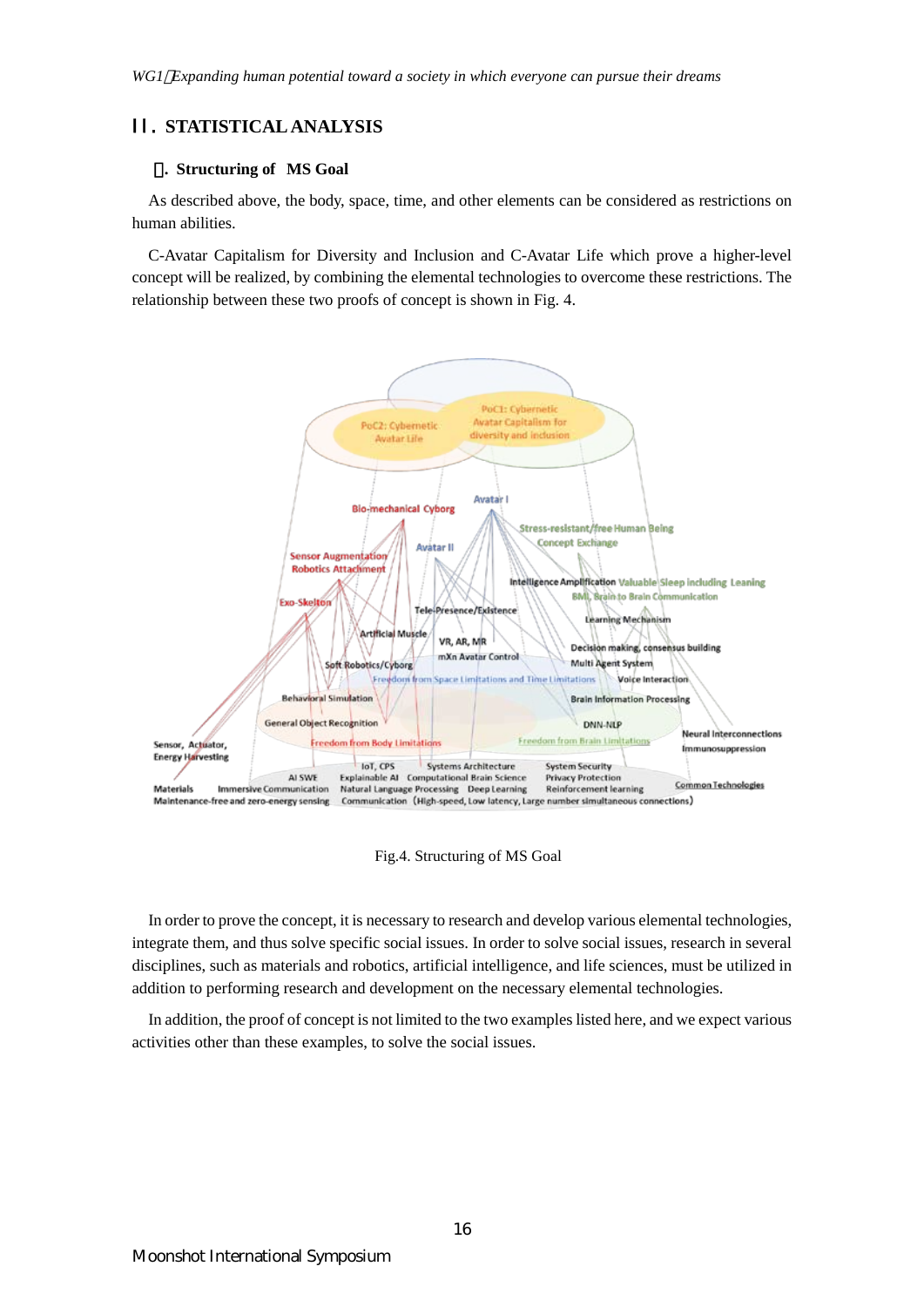#### 2**. Science and Technology Map**

#### **[Overview of technology]**

The related overview of technology is presented in Fig.5.

The lowest layer consists of the basic academic fields such as physics and mathematics, or life sciences and humanities. The base layer, located above the lowest layer, contains technology base layers such as human and computer, communication, system construction, and software. These include technical areas such as artificial intelligence and interaction, which are areas that have experienced significant developments.

These disciplines are academically established. Fig.5 shows their relation to concepts, "Freedom from Body Limitations", "Freedom from Brain Limitations", "Freedom from Space Limitations and Time Limitations", and technologies such as avatars, BMI, and exoskeletons . It is important to note that these technologies are rooted in the underlying technology base and the underlying academic domains.



Fig.5. Science and Technology Map

As these technologies are deeply connected with each other, the proof of concept will exhibit a significant ripple effect. Appropriate PoC taking into account the broadening of the technological base can maximize the contribution of technology to society.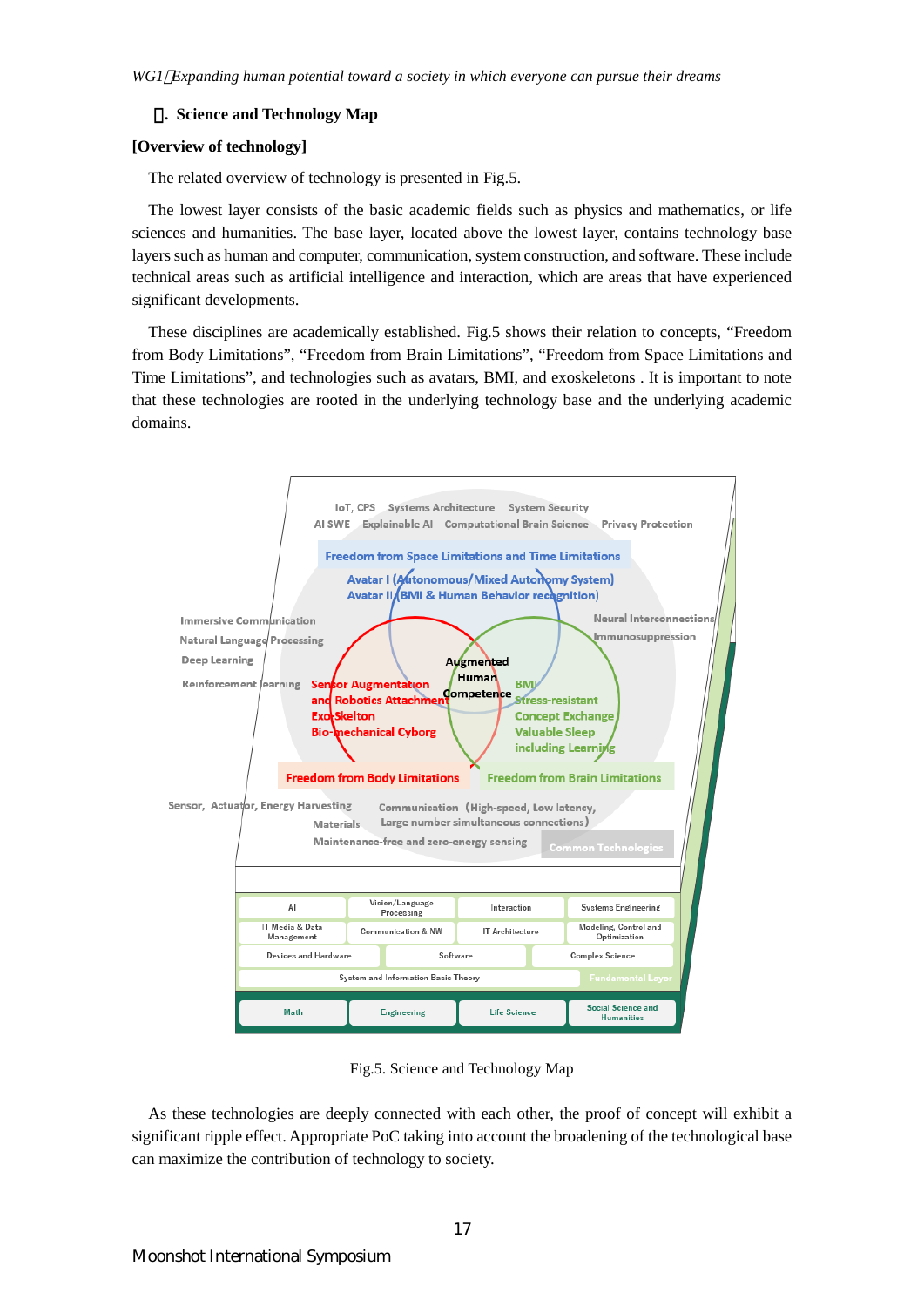#### **[Technology trends]**

The trends in technology are shown in Fig.6.

Communications, computers, and various machines can be considered to be originally created as a result of the attempts to augment human capabilities. They have been invented and developed to help humans' computational and memory skills across distances and time barriers, and to compensate for the weak body of humans.

Based on basic and general-purpose common technologies, application technologies that reduce time, space, body, and brain constraints, and further augmentation and enhancement of these technologies and system services have been provided.

It is envisioned that this movement will progress continuously; however, it is essential to set appropriate goals and promote the research and development. It is desirable to set goals that have a large impact when they are attained, have a broad technical base, and have a considerable impact on industries.



Fig.6. Technology Trend so far

New theories of computational brain science and machine learning are particularly important from the perspective of augmenting human capabilities and freeing humans from the limitations of the body, brain, time, and space; hence, the development of new applications backed by these theories is essential. In addition, as the relation between man and machines is considerably strong, it is necessary to focus on social relationships, decision-making and consensus building, and the safety of artificial intelligence.

Furthermore, life support, welfare, and medical robots are also important. Unlike industrial robots that have been at the forefront of the robotics world in the past, service robots that deal with humans should have new characteristics such as kindness, softness, and flexibility. Therefore, basic research areas such as soft robotics and biologically inspired robots are important.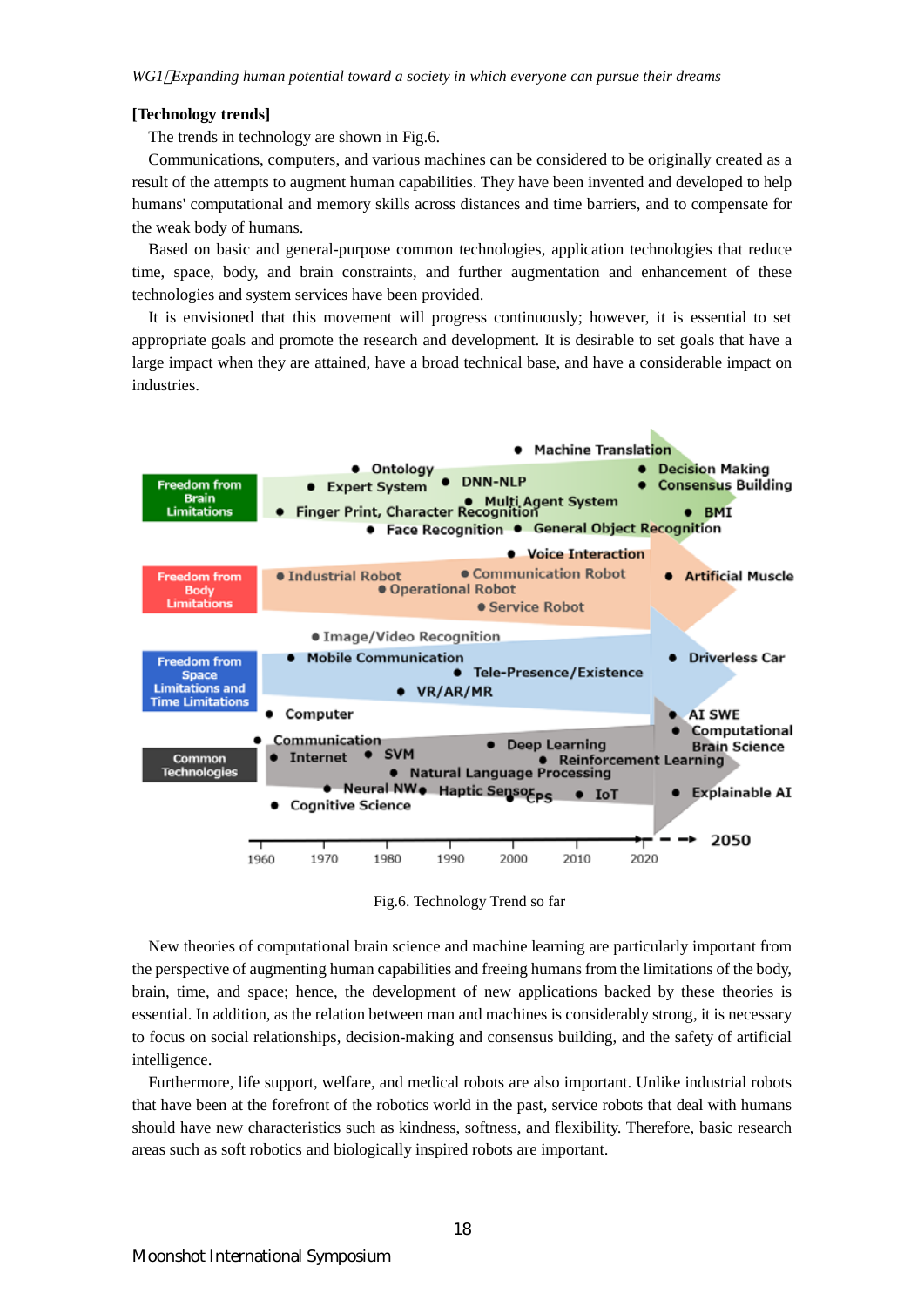## **[The current state of science and technology related to the freedom from Limitations of Body, Brain, Space, and Time]**

With the progress in IoT technologies, we are now at a stage where we can create scientific and technological scenarios toward the realization of the MS Goal candidate in 2050.

Regarding the accumulation of technologies to achieve this goal, in recent years, the robot suit HAL controlled by biological signals has been introduced in Japan's medical field. Additionally, the work support suit ATOUM MODEL Y has been introduced for transporting and sorting baggage at airports. Body complementation based on ICT technology has been implemented for practical applications[10] .

A novel non-invasive readout technology for brain activity and intervention technology for brain function employing neurofeedback have also been introduced.

In addition, by using tele-existence technology that can "teleport" one's presence to anywhere in the world, a social experiment was conducted by "Self-Robot Cafe DAWN," where ALS patients interacted with customers via remote-controlled avatars [11]. Moreover, the launch of the avatar service platform "avatar-in" is scheduled for 2020 [12].

The global attention is focused on assistive and human augmentation technologies. In 2016, a sports tournament called CYBATHLON was conducted, and the competitors in this tournament donned stateof-the-art assistive (prosthetic) devices employing ICT technology. A total of 56 teams from 25 countries competed in the 6<sup>th</sup> event involving such as virtual races controlled by BMI and contests of speed in everyday tasks (cutting bread, drying clothes, changing lightbulbs, and driving nails with a hammer) using an electric prosthetic hand [13].

In 2018, the ANA Avatar XPRIZE was announced as a competition to develop technologies that benefit the human race, and was sponsored by the XPRIZE Foundation. As of October 2019, 820 teams from 81 countries announced that they will participate in this competition of creating highperformance general-purpose avatars capable of performing tasks ranging from simple to complex work[14].

Issues that must be solved for the further development of these technologies have also been indicated. As milestones to be achieved by 2031, the Roadmap for US Robotics: From Internet to Robotics (2016) concerning the research and development of robots, which was compiled by the US National Science Foundation and several other institutions, proposed "high-complexity hands with tactile array densities approaching that of humans and superior dynamic performance," which will be capable of "human-like dexterous manipulation."

Understanding the user's intentions is an essential requirement for realizing avatars and exoskeletons. An avatar system can integrate various forms of implicit and explicit user inputs and instantly model the user's targets and errors. As a simple example, if the hand of a surgeon shakes when performing remote surgery, the avatar can judge that the shaking is not intentional and generate a scalpel movement in line with the surgeon's true intentions. This technology will also enable social implementation of exoskeletons that support the daily lives of paralyzed patients and telepresence technologies enabling operation from remote sites, where the operator's comfort and safety are not endangered<sup>[15]</sup>.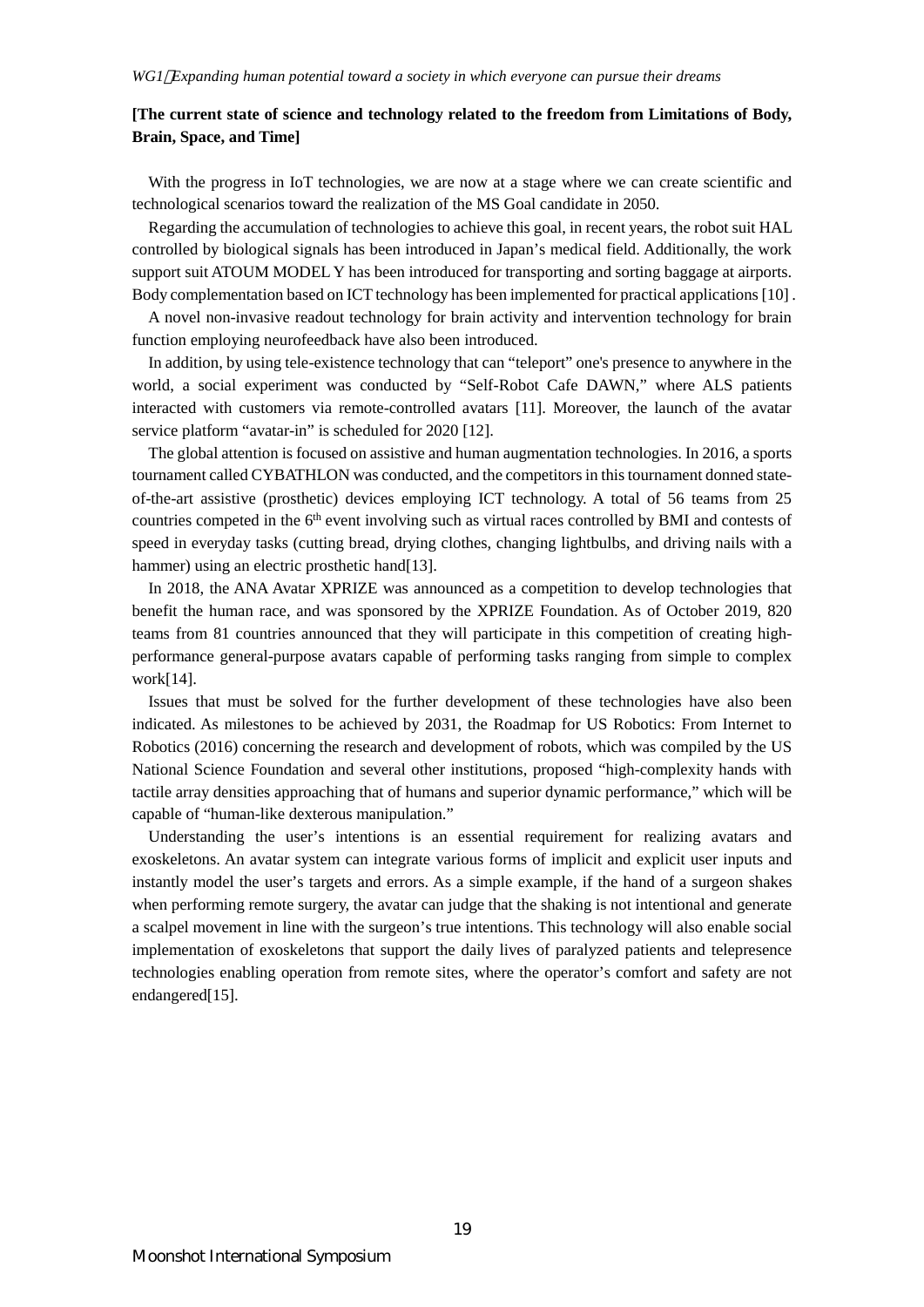#### 3**. Strengths of Japan, Overseas trends**

Fig.7 depicts the annual trends in the number of conference papers with respect to countries, at the Augmented Human International Conference\*, which is an international conference on human augmentation.

As shown in the figure, Japan has a high presence and continuous formation and enhancement of the research community.

> \* One of the international conference series hosted by Association for Computing Machinery (ACM). ACM is known for hosting international conferences such as SIGGRAPH and SIGMOD, and science awards such as the Turing Award.



Fig.7. Number of conference papers by country at Augmented Human International Conference

Counts are duplicated for international joint presentations. (Source) Calculated by JST based on Elsevier's Scopus custom data.

In Fig.8, considering the individual elemental technologies related to human augmentation as the keywords, the number of documents worldwide (i.e., the number of presentations at the proceedings of this international conference) is plotted on the horizontal axis, and the share of Japan is plotted on the vertical axis; thus, Japan's strengths and weaknesses are extracted. Japan is also leading the world in terms of research quality, including receiving international science awards. These elemental technologies are considered to be an important basis for achieving the goal of this MS. Fig. 8 shows five areas where Japan's strengths were observed. Fig. 9 summarizes the annual trends in the number of the announcements in each country (the top 4 countries for each elemental technology) for a total of six fields, including BMI, which is considered to be an important elemental technology for human expansion.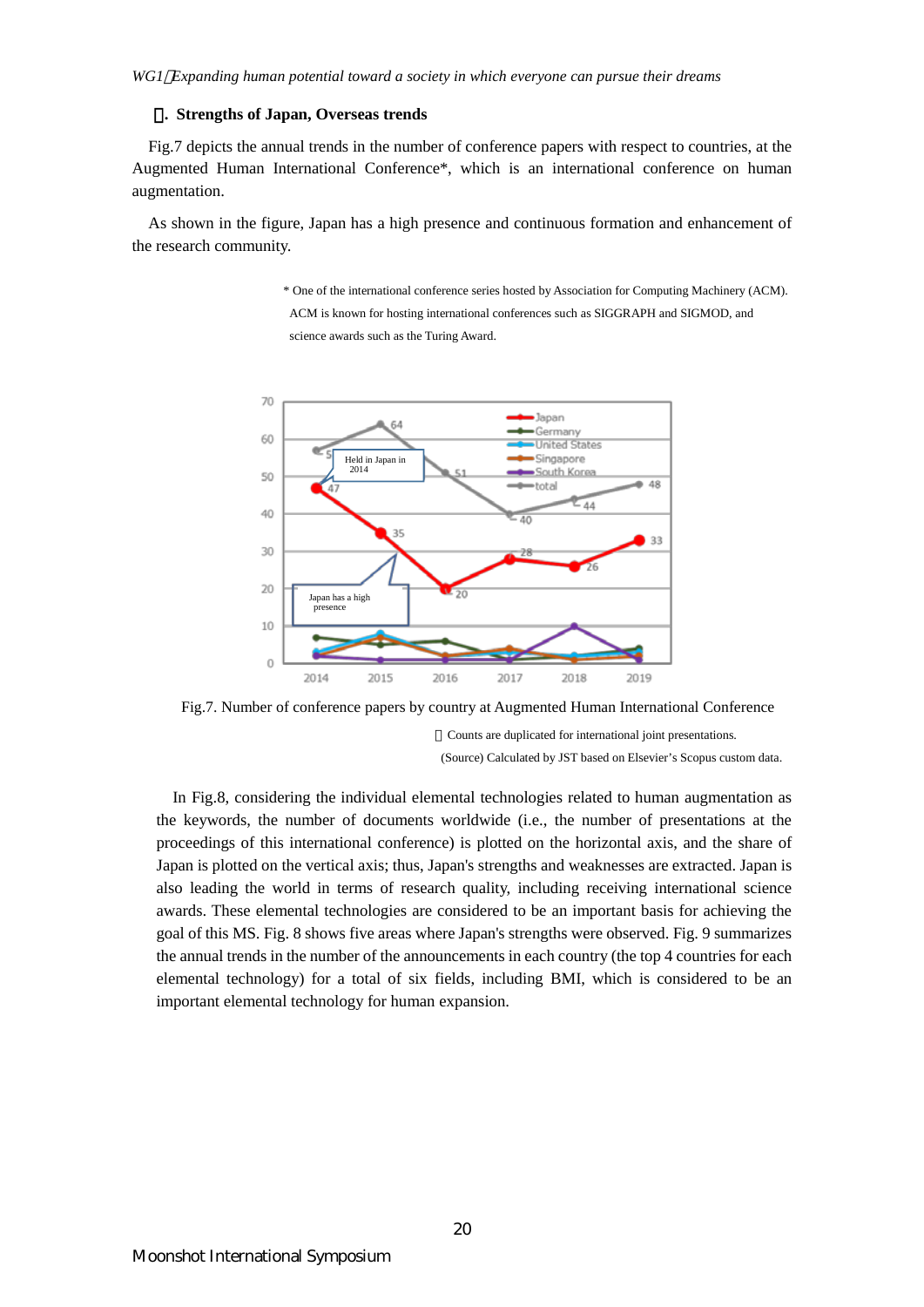

Fig.8. Japan's share in the number of conference papers for International Conference(2016-2018)



#### Reference type: Proceedings

Fig.9. keywords Trends related to human augmentation

In addition, an international comparison of related technical fields was compiled based on the CRDS overview report[8]. Regarding "Computational Brain Science", which is the foundation of BMI, Japan has demonstrated its strength in basic research. Japan is at the forefront in creating basic methods for measuring and understanding the processing of brain information, such as the DecNef method and the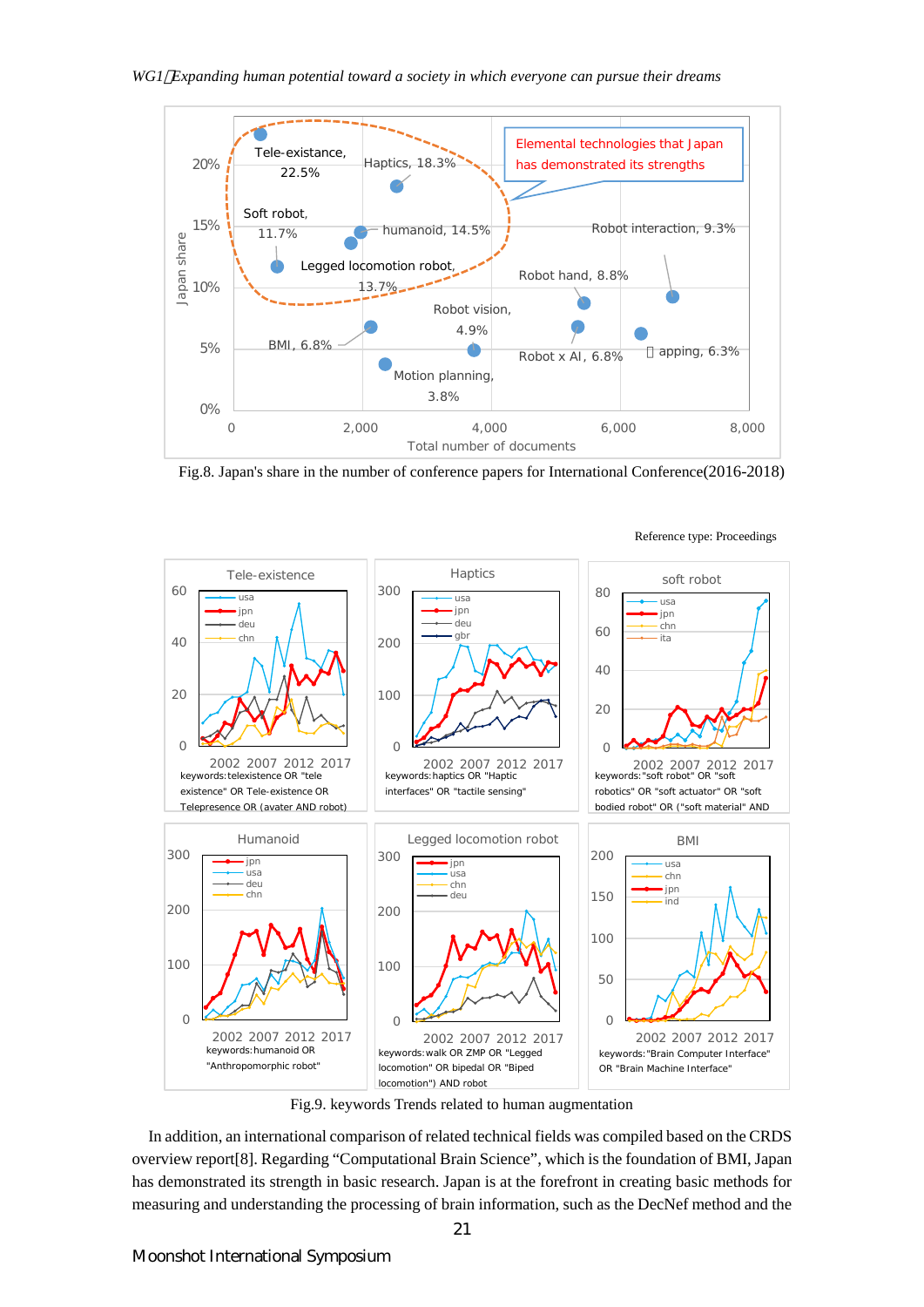whole brain simulation by K computer. The country promotes basic research projects pertaining to brain science at multiple levels, and it is recognized internationally as Brain / MINDS.

In addition, "Life Support Robots" need to be organically linked with robot technology, which has traditionally been a strength of Japan along with interaction technologies such as an appropriate understanding of human behavior and appropriate intervention for symbiosis with humans.

Japan has demonstrated a strength in basic research, such as improving interpersonal affinity and developing robot element technology using new materials.

"Soft robotics" is expected to be the fundamental technology to ensure that future tele-existence robots have the same degree of freedom and flexibility as humans and are capable of sharing living spaces with humans. Launched in 2014, the Softrobotics magazine presents the top impact factor in robot-related magazines. Similarly, the international conference IEEE RoboSoft was launched in 2018. Hence, this field is developing rapidly worldwide.

However, Japan has not been able to keep up with the current, rapid expansion of research in the United States and Europe, despite pioneering research in the 2000s. However, research is expected to accelerate in the future due to the establishment of the Robotics Research Special Committee of the Robotics Society of Japan in 2017 and the launch of the new scientific area "Soft Robotics" (2018- 2022).

|                                | Country<br>or<br>region | Japan                    |                                 | <b>United States</b>     |                                 | ${\rm EU}$        |                                 | China                    |                                 |
|--------------------------------|-------------------------|--------------------------|---------------------------------|--------------------------|---------------------------------|-------------------|---------------------------------|--------------------------|---------------------------------|
|                                | Phase                   | Basic<br>research        | Applied<br>research/development | Basic<br>research        | Applied<br>research/development | Basic<br>research | Applied<br>research/development | Basic<br>research        | Applied<br>research/development |
| Computational<br>brain science | Current<br>level        |                          |                                 |                          |                                 |                   |                                 |                          |                                 |
|                                | Trend                   |                          |                                 |                          |                                 |                   |                                 | $\overline{z}$           | $\overline{\phantom{a}}$        |
| Life support<br>robot          | Current<br>level        |                          |                                 |                          |                                 |                   |                                 |                          |                                 |
|                                | Trend                   | $\overline{\phantom{a}}$ | $\overline{\phantom{a}}$        |                          | $\overline{\phantom{a}}$        | $\boldsymbol{z}$  | $\overline{\phantom{a}}$        | $\overline{\phantom{a}}$ | $\overline{\phantom{a}}$        |
| Soft robotics                  | Current<br>level        |                          |                                 |                          |                                 |                   |                                 |                          | $\times$                        |
|                                | Trend                   |                          |                                 | $\overline{\phantom{a}}$ |                                 |                   |                                 |                          |                                 |

TABLE1. International comparison of related fields

(Note 1) Phase

Basic research phase: Range of basic research by universities, national laboratories, etc.

Applied research/development phase: Range of technology development (including development of prototypes) (Note 2) Current level

\*Absolute evaluation, not a relative evaluation based on the current level in Japan.

: Particularly remarkable activities and results

: Remarkable activities and results

: No remarkable activities or results

×: No activities or results.

(Note 3) Trend

↗ Upward trend → Maintaining current level ↘ Downward trend

Source Panoramic View of the Systems and Information 2019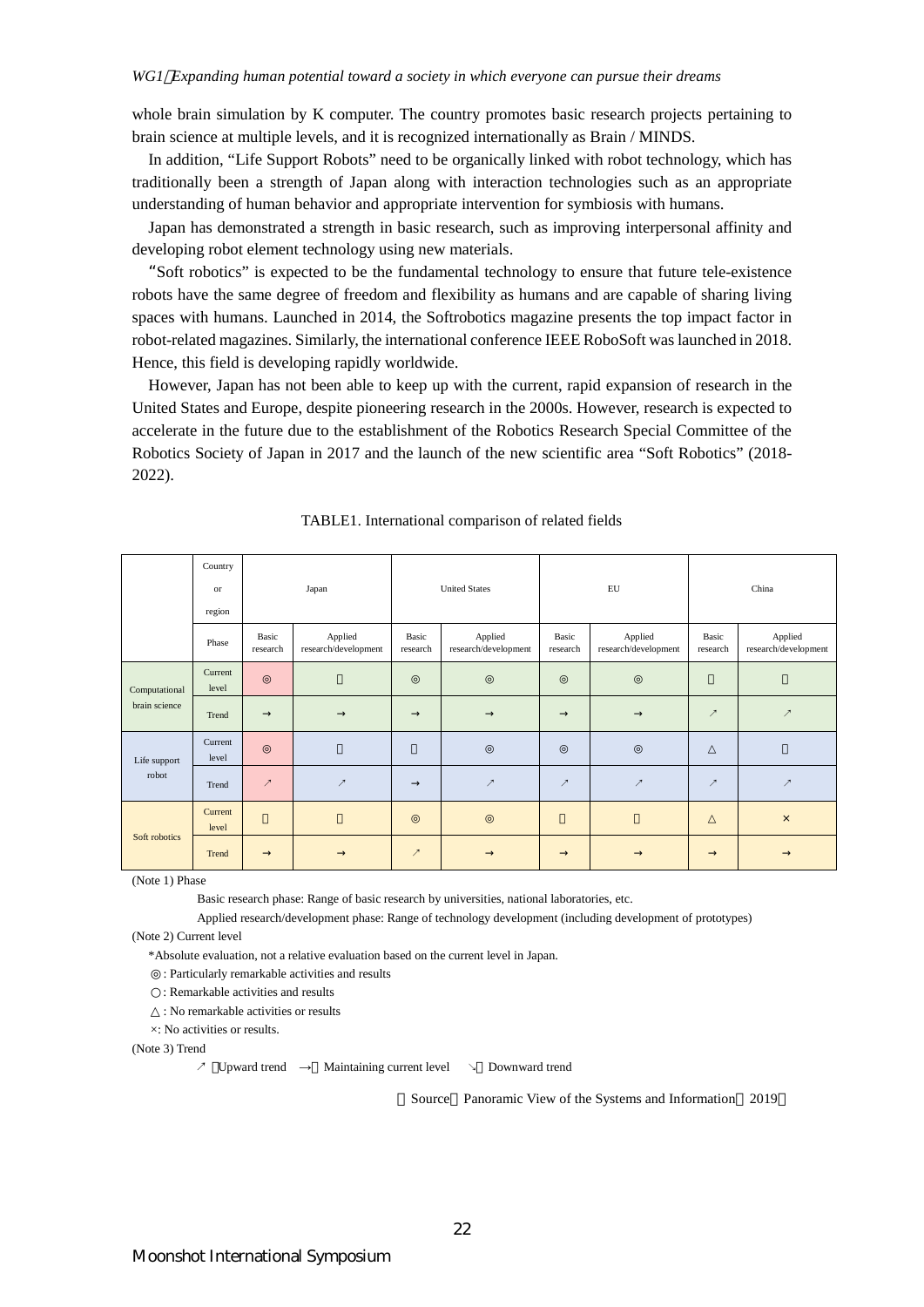#### 4**. Further Estimations**

A roadmap for robot research and development "Roadmap for US Robotics: From Internet to Robotics" (2016) was compiled by the US NSF in 2016.

From here on, we summarize the milestones up to 2031 and the issues related to human augmentation technologies that need to be solved, such as "dexterous hands similar to that of humans," "human-like walking and running," and "understanding human intentions using avatars."[15]

#### **[Human-like dexterous manipulation]**

- 2021: Low-complexity hands with a small number of independent joints will be capable of robust whole hand grasp acquisition
- 2026: Medium-complexity hands with tens of independent joints and novel mechanisms and actuators will be capable of whole-hand grasp acquisition and dexterous manipulation
- 2031: High-complexity hands with tactile array densities approaching that of humans and with superior dynamic performance will be capable of robust whole hand grasp acquisition and dexterous manipulation of objects found in the manufacturing environments involving human workers

#### **[Human-like walking and running]**

- 2021: Experimental robots capable of walking outdoors and indoors and isolated demonstrations
- 2026: Improved understanding of the science behind legged locomotion enables efficient and agile locomotion demonstrations
- 2031: Initial application of legged walking avatars for commercial use

#### Challenges in development

The development of new sensors, actuators, and power transmission mechanisms employing soft materials. High-level integration of the dynamics of soft materials and robot motion control. Skin-like tactile sensors, short-range LIDAR /appearance sensor for dexterous operations. Development of higher accuracy and cheaper torque sensors for actuator control.

Improved understanding of legged locomotion by introducing bio-inspired methods and the development of new walking mechanisms.

### **[Understanding human intentions using avatars]**

- 2021: Integrate multiple explicit forms of user input to perform user-guided actions. Users can select from different levels of autonomy.
- 2026: Recognize implicit user inputs to determine user goals and implement an active learning approach to engage the user in supporting these goals and choosing the level of autonomy required for the performance.
- 2031: Integrate and fuse various forms of implicit and explicit user inputs, model user goals and error in real time, and vary the levels of autonomy as necessary, while communicating with the users.

Challenges in development:

Development of methods to enable avatars to utilize a broad range of control signals from users, including inputs from brain-computer interface.

Extensive research to develop sensing and perception techniques for human physiology and behavior.

Development of models for interpreting what is perceived in the context of the task, application, and domain.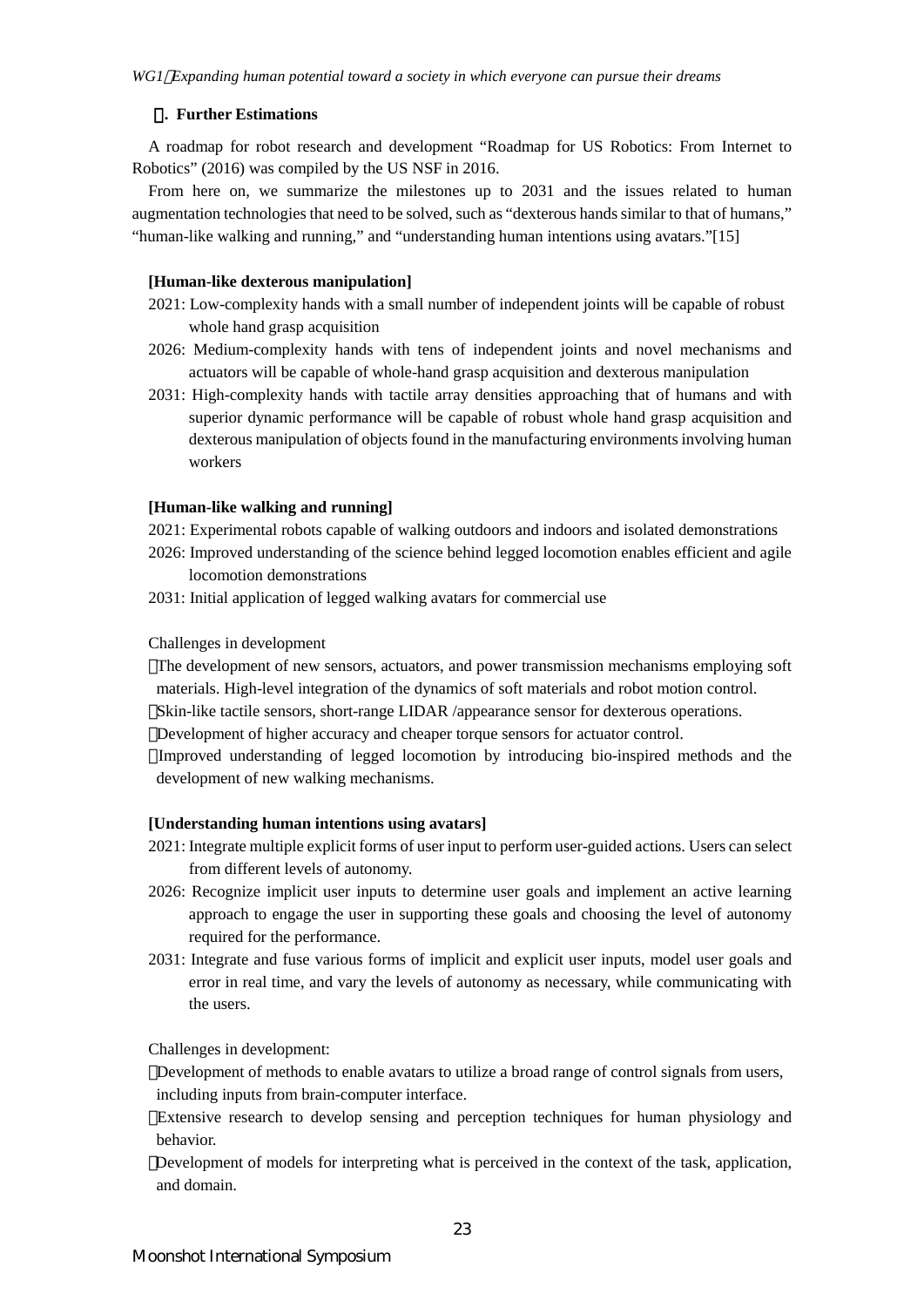## III. **SCENARIO FOR REALIZATION**

#### 1**. Realization of Goals**

Targets of (1) C-Avatar Capitalism for Diversity and Inclusion, and (2) C-Avatar Life were set as demonstration images to achieve the goal.

These are realized by integrating the necessary functions from the R&D of three freedom technologies.

The following are examples of R&D scenarios to be triggered towards realization of the above stated two goals.

#### **Scenario 1**

C-Avatar Capitalism for Diversity and Inclusion

By 2050, develop technologies and infrastructure to carry out large-scale complex tasks using combinations of large numbers of avatars and robots that are teleoperated by multiple persons.

#### **[Achievement image in 2030]**

<Milestone>

One person can operate more than 10 single-task avatars (shared avatars) with the same speed and accuracy as one avatar.

<Ripple effect>

By using the time difference of each region around the world, 24-hours working with global time shift is possible, and it resolves the problem of labor shortage, thereby providing work-life balance.

Increasing employment opportunities in the global market.

Complementing the decline in the labor population on-site who are forced to work hard at night. Initiative of special professional work by elderly and veteran craftsmen who are physically weak. Reducing carbon footprint by reducing travel.

C-Avatar Capitalism's economic and social theory is established, and a Japanese global avatar platformer may appear.

#### **[Achievement image in 2040]**

<Milestone>

One people can operate more than 100 multi-task avatars (shared avatars).

<Technical issues to overcome>

Maintenance-free and zero-energy sensing technology.

Decoding and Comprehension technology of brain information captured through BxI for realizing perception and actuation from/to various kind of 'Things'.

#### **[Achievement image in 2050]**

<Milestone>

M people can operate more than 1000 avatars including different models, or the avatar system can be operated by more than M people (multi-task avatars), and the task to solve is completed by cooperation from remote sites (real human and Avatar).

<Technical issues to overcome>

Sharing the situation among teleoperators (sharing on-site situation in real time).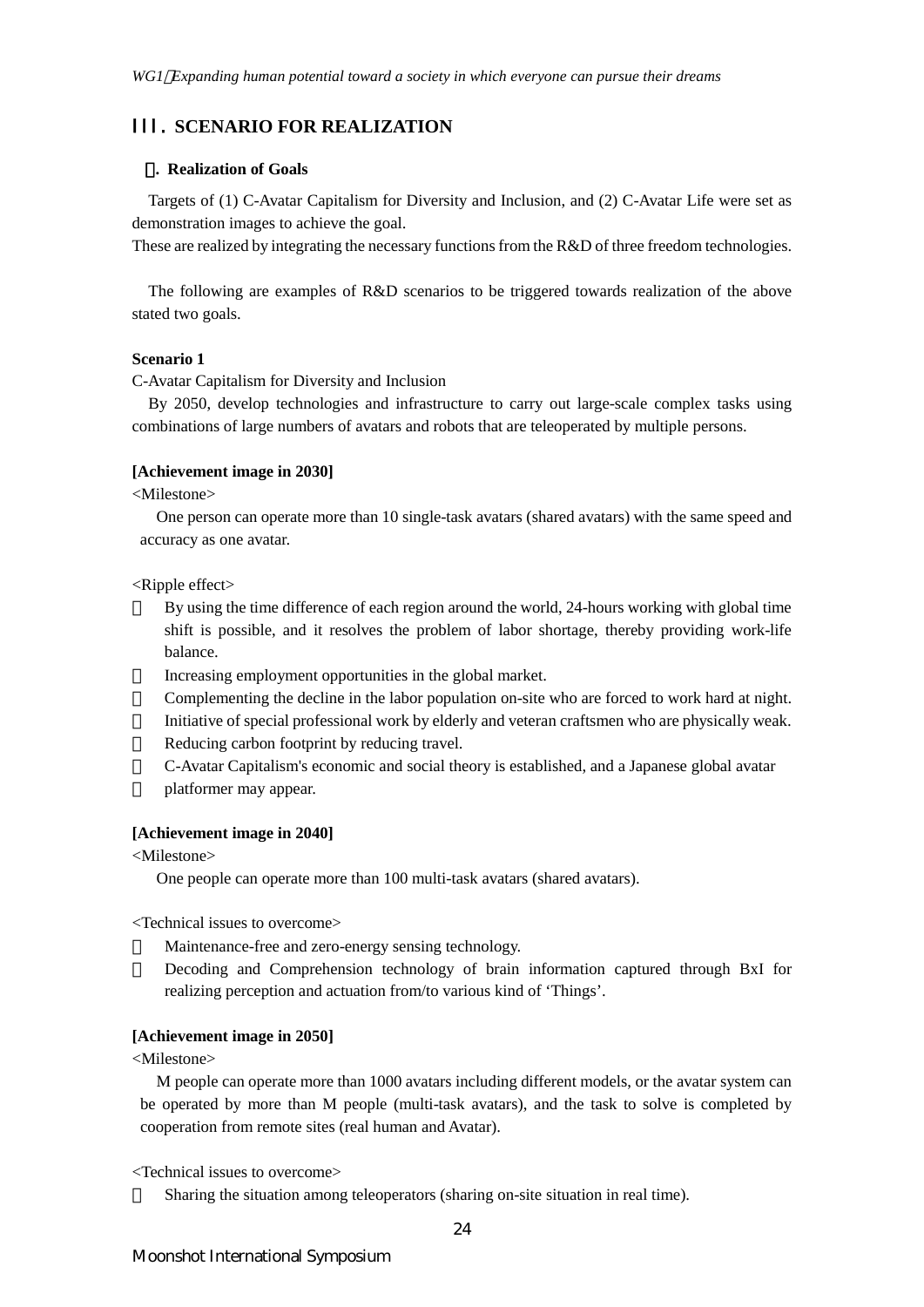Switching between autonomous operation mode and non-autonomous operation mode of avatar according to the environment.

Prediction according to on-site environmental change.

Multiple avatars coordinate and execute the tasks in cases of collaboration.

Cloud-based human resource and avatar matching.

<Ripple effect>

Work adapted to weather, soil, fishing areas, pests, etc. in remote agriculture and remote fishing. A large number of specialists perform tasks in a limited time, such as large-scale disaster relief. An extremely advanced foundation for realizing a society that encompasses diversity has been formed and implemented in society.

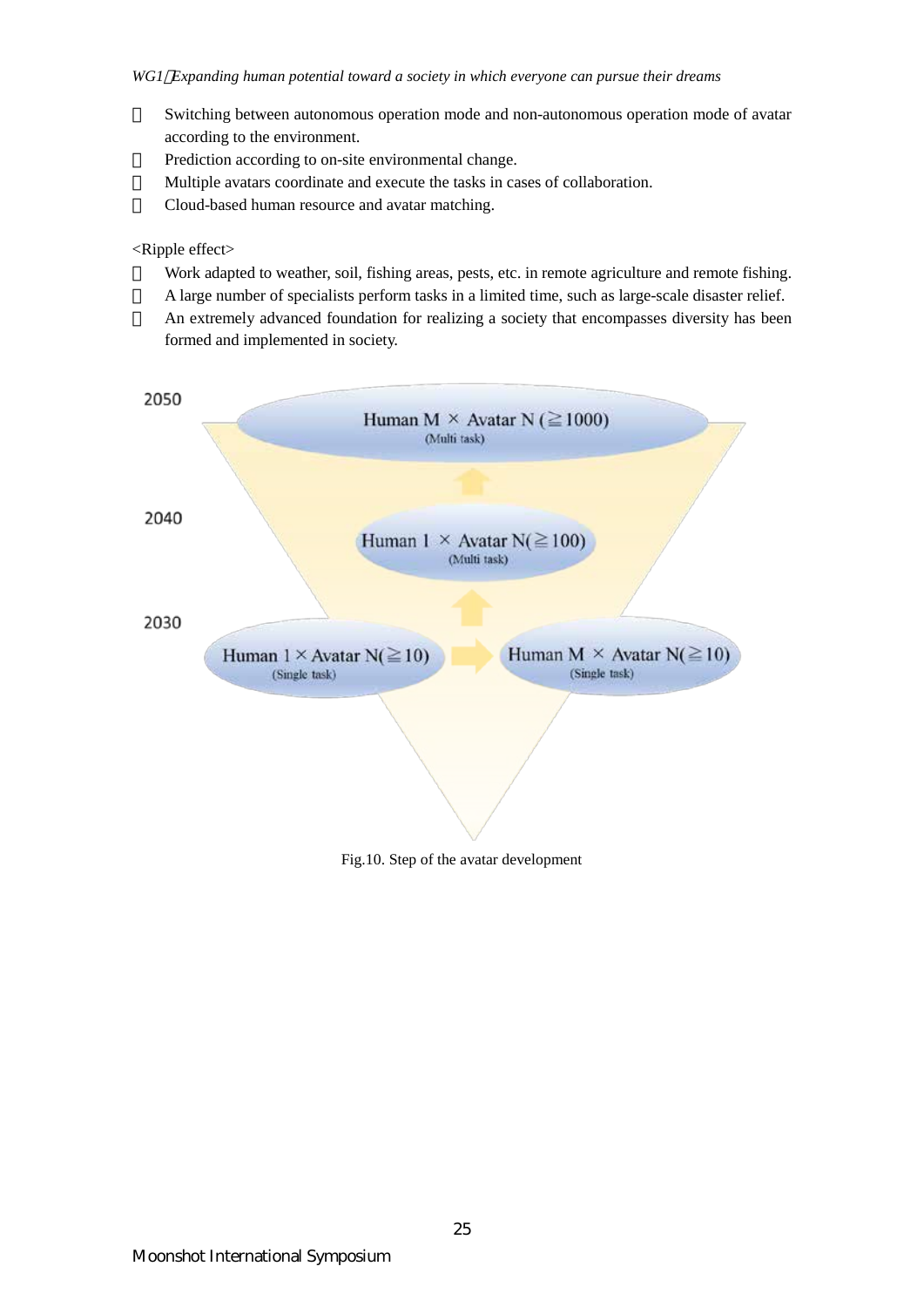#### **Scenario 2**

#### C-Avatar Life

By 2050, anyone willing shall be able to augment their physical, cognitive, and perceptional capabilities to the level of the best experts of selected domains.

#### **[Image of 2030]**

## <Milestone>

Anyone willing shall be able to augment their physical and perceptional capabilities using empowerment devices.

<Technical issues to overcome>

Development of human-centered material device.

Inclusive design.

Development of soft cyborg that does not get damaged even if it comes in contact with people. Development of actuation technology that can be embedded as Cyborg.

Establishing computational models of various kinds of brain functions like cognition, decision making and feeling emotionsin the brain'sfunctional areas, and analysis of the effects of different kinds of stresses to the model dynamics.

#### **[Image of 2040]**

<Milestone>

Anyone willing shall be able to augment their physical, cognitive, and perceptional capabilities to the level of experts.

#### <Technical issues to overcome>

Extraction of issues for social implementation of human augmentation technology.

Development the technology to link the cognitive information and human linguistic narration. Elaborating computational brain functional model at the level of brain functional circuits for its utilizations.

Establish a stable long-term implantation of neuro-link and development of materials and architecture of augmentation components consistent with biological counter-parts.

#### **[Image of 2050]**

<Milestone>

Anyone willing shall be able to augment their physical, cognitive, and perceptional capabilities to the level of the best experts of selected domains.

<Technical issues to overcome>

Audio-Visual expansion.

Implantable technology that can control imitation memory and its management system, ELSI.

Some of the R&D of C-Avatar Capitalism for Diversity and Inclusion and C-Avatar Life are common from the viewpoint of elemental technology of R&D. Each R&D team should share and collaborate, and the necessary functions should be constructed by integrating the elemental technologies.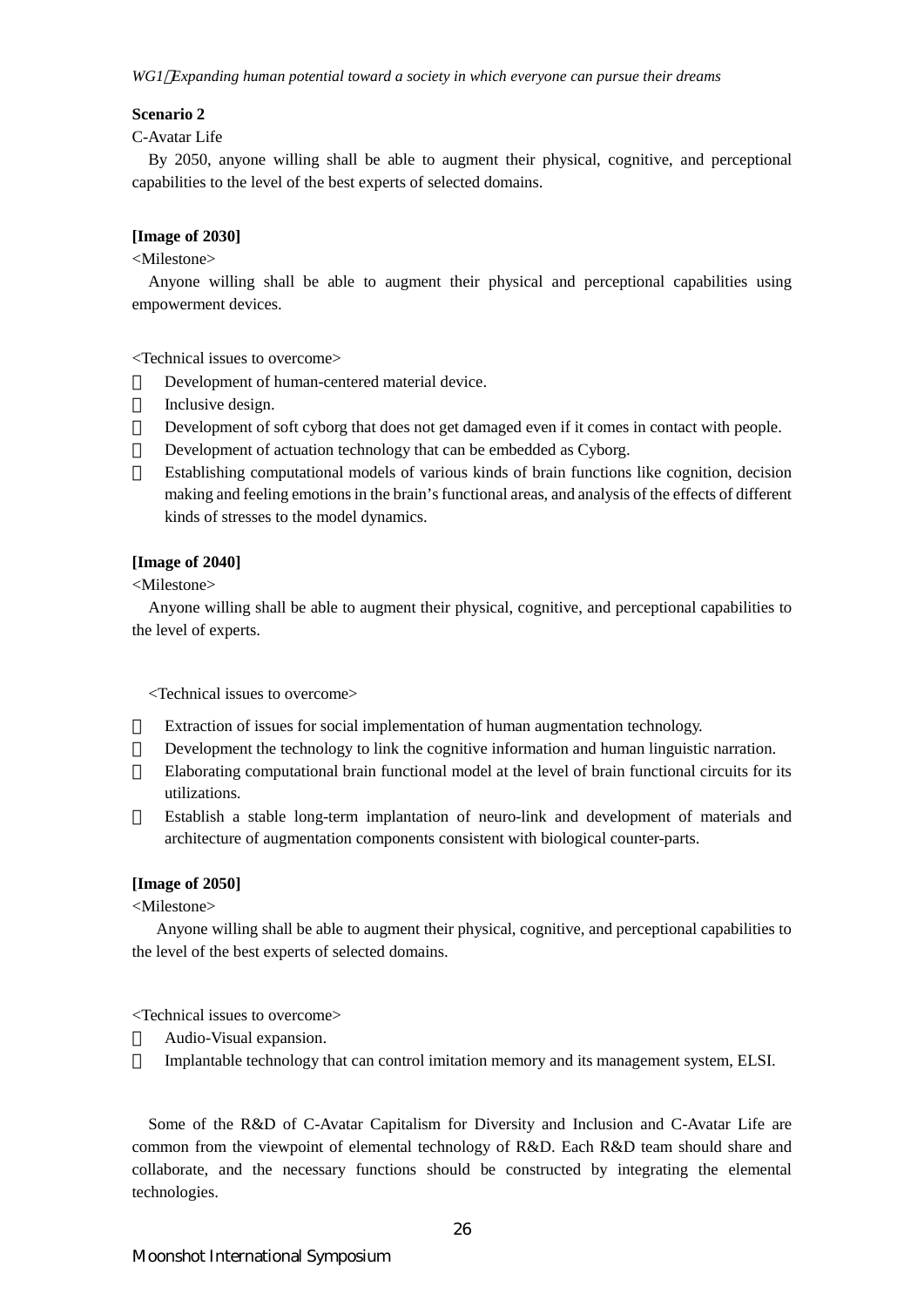In R&D, in addition to the elemental technologies originating from it, development in related fields such as robotics should be undertaken, standardized, integrated as a platform, and applied in various fields.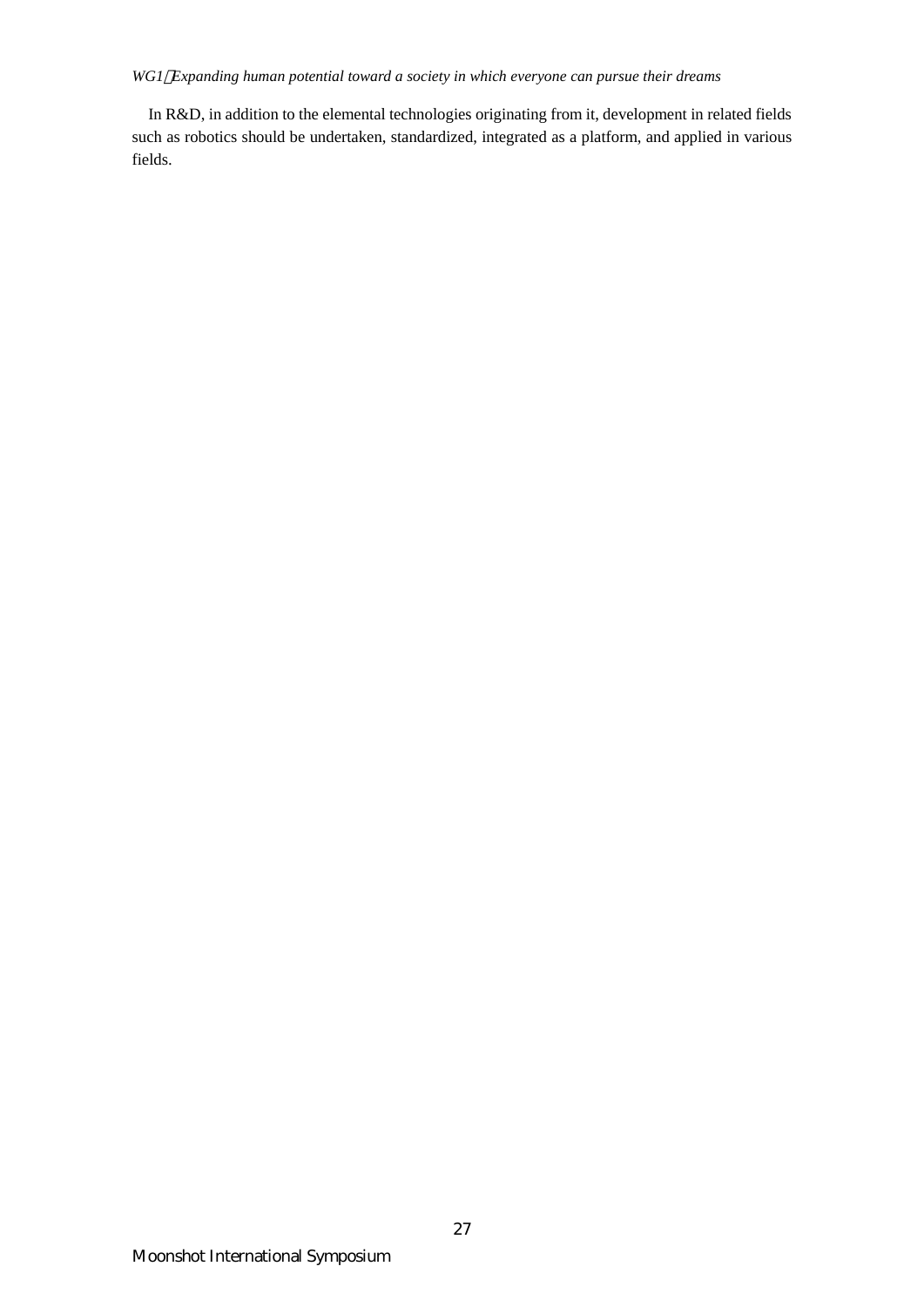#### **2. International Collaboration**

To utilize global technology and infrastructure to perform large-scale and complex tasks using a large number of avatars and robot combinations, it is important to harmonize them with the world through international standardization of hardware, software, their interfaces and the common base on which the system operates. In terms of regulations and systems, it is also important to establish regulations and systems that can be applied throughout the world by harmonizing the regulations of Japan and the world. For this reason, it is necessary to promote international cooperation from the beginning.

#### **3. Cooperation with other WG**

Regarding development of augmented human technology, some technologies are common to WG3 and WG5. Therefore, WG1 plans to proceed with development by sharing information with WG3 and WG5.

#### **4. Security**

Ensuring security is essential in the current ICT system. Even in systems that remotely operate avatars and systems that utilize cyborg technology, it is necessary to work on ensuring security from the research and development stage. Also, since there are technologies in common with other WGs in this effort, it should cross WGs.

In addition, for realizing the advanced avatar and cyborg, various kinds of personal information relating to brain, body and life has to be digitalized and transmitted to the system outside of person both consciously and unconsciously. Currently, IoT security technology is being developed, and in the future, this IoT security technology should be expanded for new type of information utilizing, transferring, and storing.

#### **5. ELSI**

To use technology to remotely control a large number of avatars and cyborgs for society it is also necessary to consider compatibility with existing laws and regulations (occupational safety, medical care, road traffic, radio waves, etc.), and ethical considerations such as human dignity, rights, freedom and cultural diversity of cyborgs. Furthermore, recommendations to the relevant ministries should be made.

 As part of efforts contributing to the solution of social problems, dialogue and cooperation will be initiated with a diverse range of stakeholders so as to link various activities to research/innovation and policy formulation.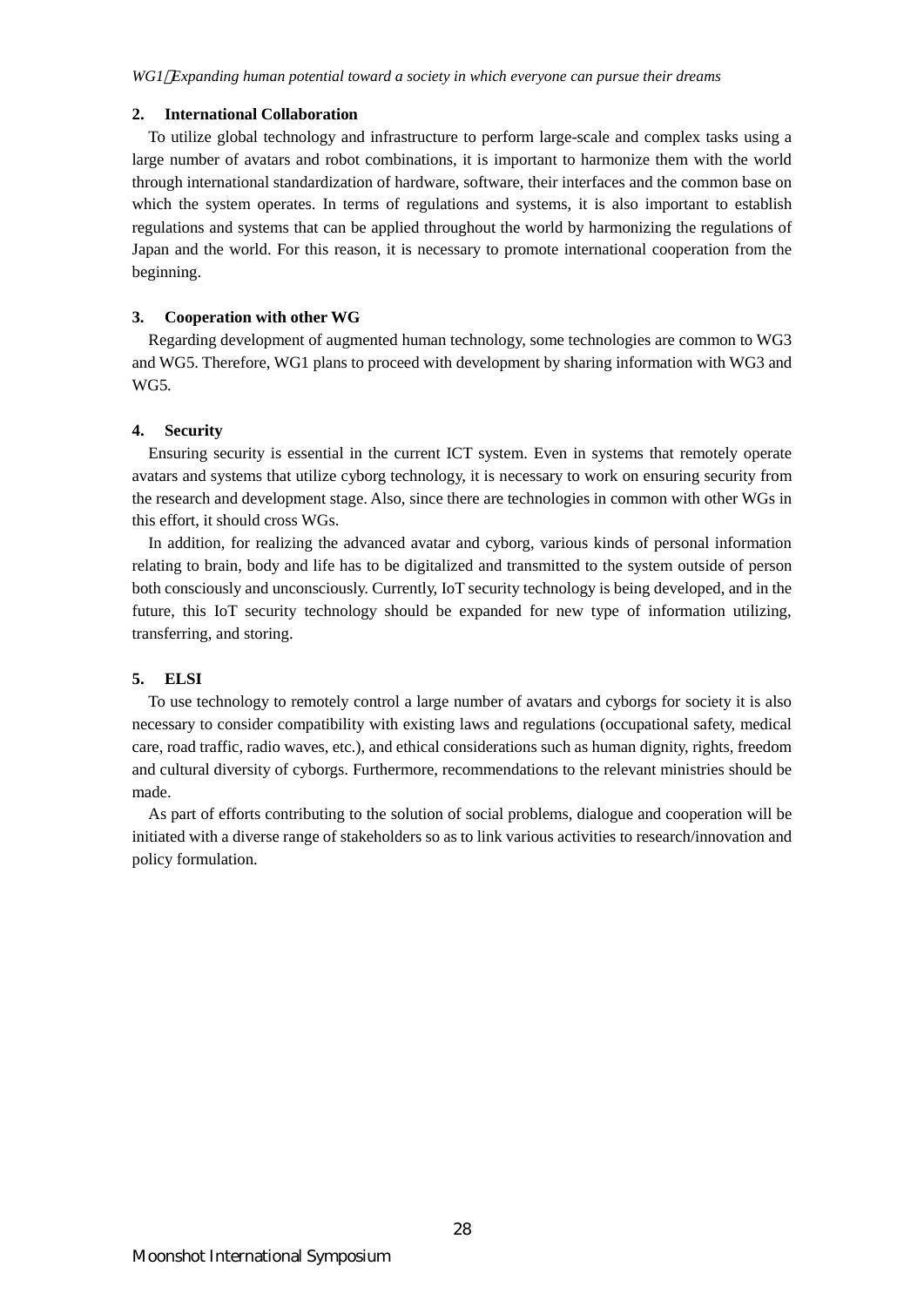## IV. **CONCLUSION**

Of the 25 related examples of moonshot goals presented at the visionary council, WG1 study started to consider 2), 3) and 6), centered on 1) Create and deploy "Cyborg technology" to augment human capability by 2050.

2) Fully ubiquitous and inclusive mobility by 2040

3) Create and deploy advanced avatars enabling most daily life can be done through avatar by 2040

6) Universal medical access at the global scale by 2040

In reviewing the situation, the MS Goal candidate will be accepted by many people as a goal to be achieved by the year 2050. Discussions have been undertaken from various perspectives, such as clarifying the image and the spin-off expected in the process of R&D.

Based on the above discussions, WG1 has set up the following MS Goal candidate: "By 2050, realization of a society in which human beings can be free from their limitations of body, brain, space and time with harmonious empowerment".

WG1 proposes C-Avatar Capitalism for Diversity and Inclusion as well as C-Avatar Life as two concrete targets to promote this realization.